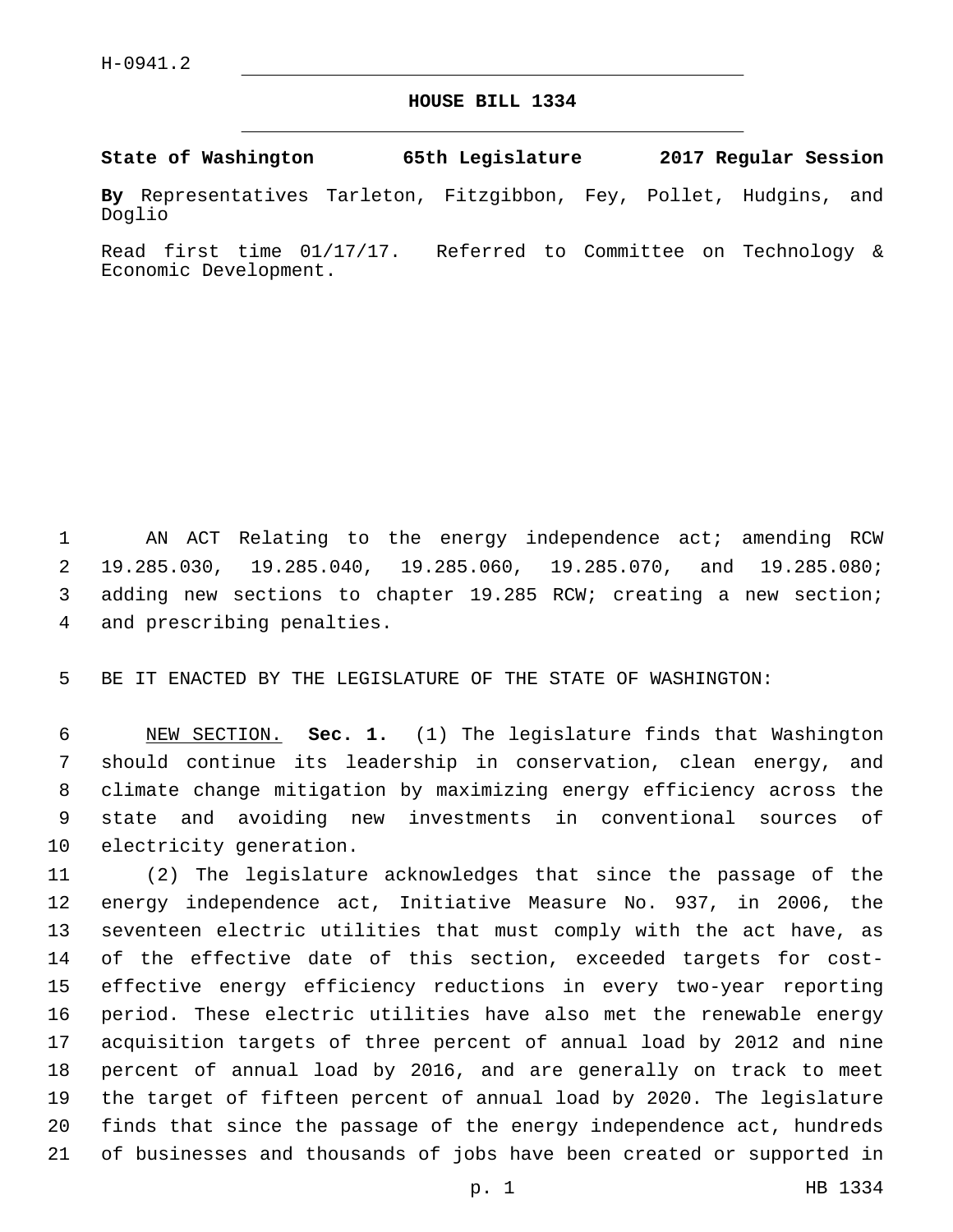the clean technology areas of energy efficiency, wind generation, and solar energy. The legislature also finds that in that same period, Washington progressed from having the nation's seventh lowest average retail electric price to having the nation's least expensive average retail electric rate by 2014, thereby evidencing that cleaner energy does not necessarily equate to higher energy prices. The legislature further finds that passage of the energy independence act has reduced air and water pollution and has been the single most effective measure for reducing greenhouse gases, as evidenced by the projection that eight million tons of carbon pollution will have been reduced by 11 2020.

 (3) By building on the state's foundation of hydroelectric generation with clean energy resources, the legislature declares that Washington can promote energy independence, create high-quality jobs in the clean energy sector, maintain stable and affordable rates for all customers, especially low-income customers, and protect clean air 17 and water in the Pacific Northwest.

 **Sec. 2.** RCW 19.285.030 and 2014 c 45 s 1 are each amended to 19 read as follows:

 The definitions in this section apply throughout this chapter 21 unless the context clearly requires otherwise.

 (1) "Attorney general" means the Washington state office of the 23 attorney general.

 (2) "Auditor" means: (a) The Washington state auditor's office or its designee for qualifying utilities under its jurisdiction that are not investor-owned utilities; or (b) an independent auditor selected by a qualifying utility that is not under the jurisdiction of the state auditor and is not an investor-owned utility.

 (3)(a) "Biomass energy" includes: (i) Organic by-products of pulping and the wood manufacturing process; (ii) animal manure; (iii) solid organic fuels from wood; (iv) forest or field residues; (v) untreated wooden demolition or construction debris; (vi) food waste and food processing residuals; (vii) liquors derived from algae; (viii) dedicated energy crops; and (ix) yard waste.

 (b) "Biomass energy" does not include: (i) Wood pieces that have been treated with chemical preservatives such as creosote, pentachlorophenol, or copper-chrome-arsenic; (ii) wood from old 38 growth forests; or (iii) municipal solid waste.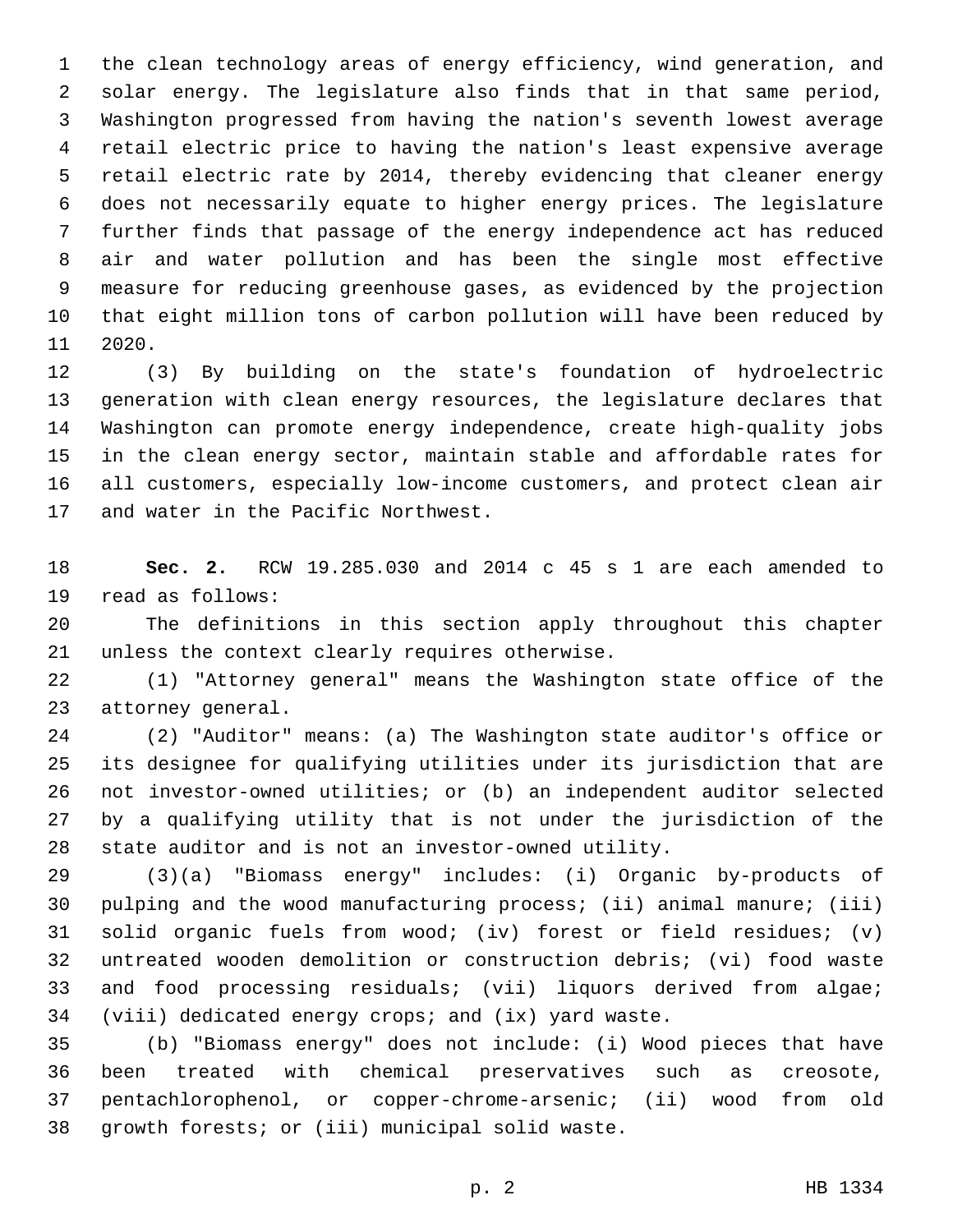(4) "Coal transition power" has the same meaning as defined in RCW 80.80.010, as that section existed on December 31, 2016.

 (5) "Commission" means the Washington state utilities and 4 transportation commission.

 (6) "Conservation" means any reduction in electric power consumption resulting from increases in the efficiency of energy use, 7 production, or distribution.

 (7) "Cost-effective" has the same meaning as defined in RCW 9 80.52.030.

 (8) "Council" means the Washington state apprenticeship and training council within the department of labor and industries.

 (9) "Customer" means a person or entity that purchases electricity for ultimate consumption and not for resale.

 (10) "Department" means the department of commerce or its 15 successor.

 (11) "Distributed generation" means an eligible renewable resource where the generation facility or any integrated cluster of such facilities has a generating capacity of not more than five 19 megawatts.

(12) "Eligible renewable resource" means:20

 (a) Electricity from a generation facility powered by a renewable resource other than freshwater that commences operation after March 31, 1999, where: (i) The facility is located in the Pacific Northwest 24 or anywhere within the boundary of a state whose territories are partially included in the Pacific Northwest; or (ii) the electricity from the facility is delivered into Washington state on a real-time basis without shaping, storage, or integration services;

 (b) Incremental electricity produced as a result of efficiency improvements completed after March 31, 1999, to hydroelectric generation projects owned by a qualifying utility and located in the Pacific Northwest where the additional generation does not result in 32 new water diversions or impoundments;

 (c) Hydroelectric generation from a project completed after March 31, 1999, where the generation facility is located in irrigation pipes, irrigation canals, water pipes whose primary purpose is for conveyance of water for municipal use, and wastewater pipes located in Washington where the generation does not result in new water 38 diversions or impoundments;

39 (d) Qualified biomass energy;  $((\theta \cdot \hat{r}))$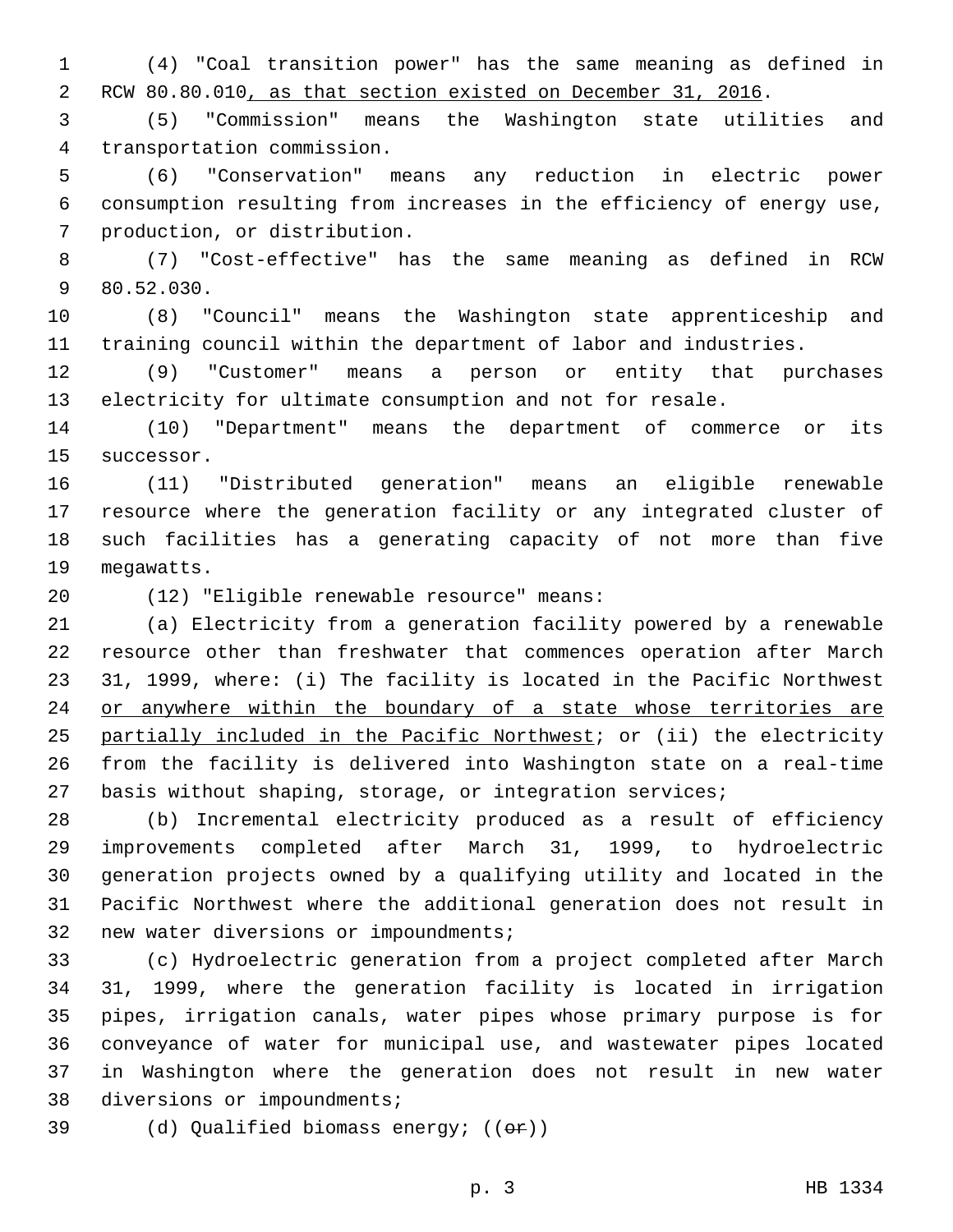(e) For a qualifying utility that serves customers in other states, electricity from a generation facility powered by a renewable resource other than freshwater that commences operation after March 31, 1999, where: (i) The facility is located within a state in which the qualifying utility serves retail electrical customers; and (ii) the qualifying utility owns the facility in whole or in part or has a long-term contract with the facility of at least twelve months or 8 more; or

 (f) Beginning January 1, 2017, the portion of incremental 10 electricity produced as a result of efficiency improvements completed after March 31, 1999, attributable to a qualifying utility's Washington share of electricity output from hydroelectric generation 13 projects whose energy output is marketed by the Bonneville power administration, where the additional generation does not result in 15 new water diversions or impoundments.

 (13) "Investor-owned utility" has the same meaning as defined in 17 RCW 19.29A.010.

 (14) "Load" means the amount of kilowatt-hours of electricity delivered in the most recently completed year by a qualifying utility 20 to its Washington retail customers.

 (15)(a) "Nonpower attributes" means all environmentally related characteristics, exclusive of energy, capacity reliability, and other electrical power service attributes, that are associated with the generation of electricity from a renewable resource, including but not limited to the facility's fuel type, geographic location, vintage, qualification as an eligible renewable resource, and avoided emissions of pollutants to the air, soil, or water, and avoided emissions of carbon dioxide and other greenhouse gases.

 (b) "Nonpower attributes" does not include any aspects, claims, characteristics, and benefits associated with the on-site capture and destruction of methane or other greenhouse gases at a facility through a digester system, landfill gas collection system, or other mechanism, which may be separately marketable as greenhouse gas emission reduction credits, offsets, or similar tradable commodities. However, these separate avoided emissions may not result in or otherwise have the effect of attributing greenhouse gas emissions to 37 the electricity.

 (16) "Pacific Northwest" has the same meaning as defined for the Bonneville power administration in section 3 of the Pacific Northwest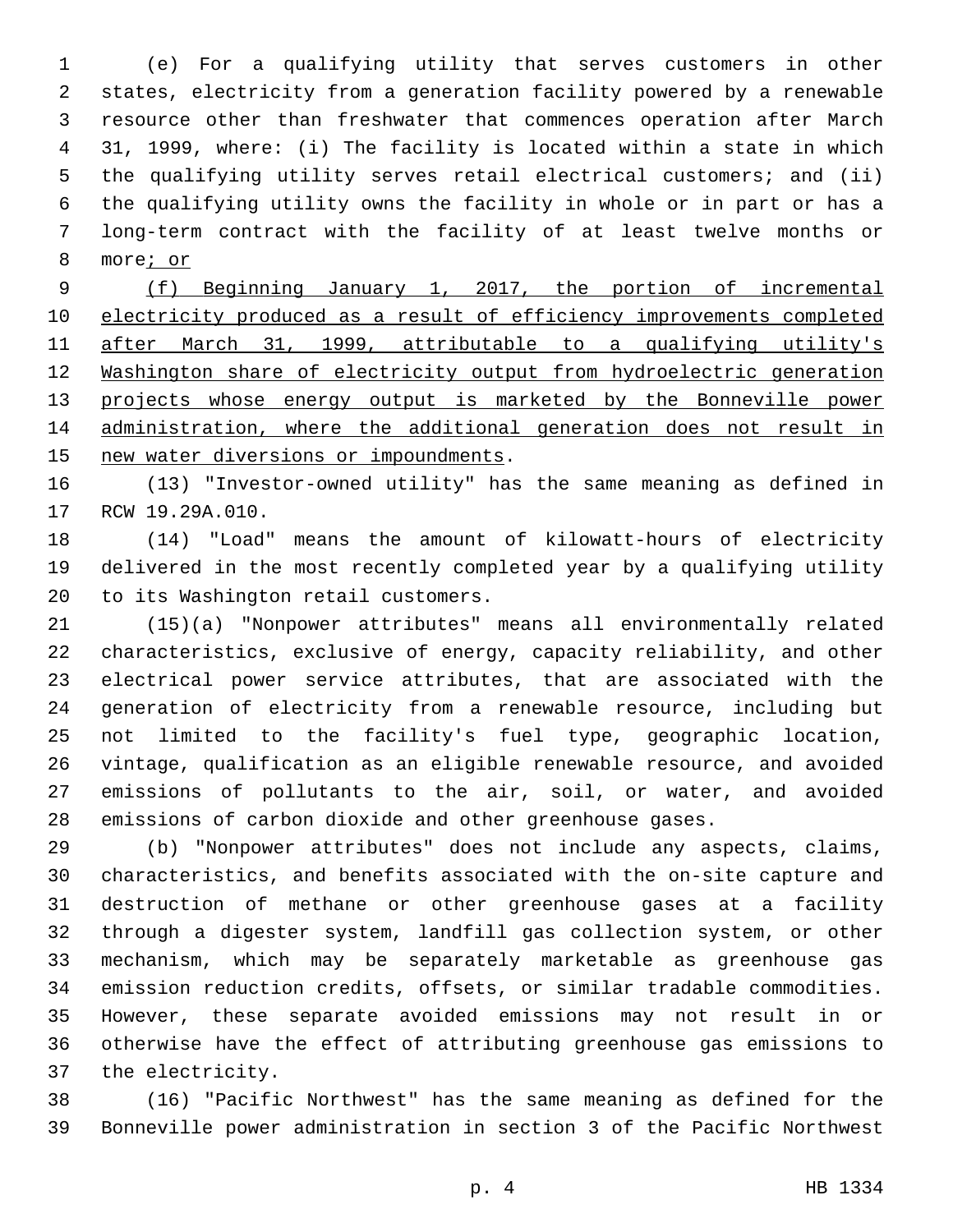electric power planning and conservation act (94 Stat. 2698; 16 2 U.S.C. Sec. 839a).

 (17) "Public facility" has the same meaning as defined in RCW 39.35C.010.4

 (18) "Qualified biomass energy" means electricity produced from a biomass energy facility that: (a) Commenced operation before March 31, 1999; (b) contributes to the qualifying utility's load; and (c) is owned either by: (i) A qualifying utility; or (ii) an industrial facility that is directly interconnected with electricity facilities that are owned by a qualifying utility and capable of carrying 11 electricity at transmission voltage.

 (19) "Qualifying utility" means an electric utility, as the term "electric utility" is defined in RCW 19.29A.010, that serves more than twenty-five thousand customers in the state of Washington. The number of customers served may be based on data reported by a utility in form 861, "annual electric utility report," filed with the energy information administration, United States department of energy.

 (20) "Renewable energy credit" means a tradable certificate of proof of at least one megawatt-hour of an eligible renewable resource where the generation facility is not powered by freshwater. The certificate includes all of the nonpower attributes associated with that one megawatt-hour of electricity, and the certificate is verified by a renewable energy credit tracking system selected by the 24 department.

 (21) "Renewable resource" means: (a) Water; (b) wind; (c) solar energy; (d) geothermal energy; (e) landfill gas; (f) wave, ocean, or tidal power; (g) gas from sewage treatment facilities; (h) biodiesel fuel as defined in RCW 82.29A.135 that is not derived from crops raised on land cleared from old growth or first-growth forests where the clearing occurred after December 7, 2006; or (i) biomass energy.

 (22) "Rule" means rules adopted by an agency or other entity of Washington state government to carry out the intent and purposes of 33 this chapter.

 (23) "Year" means the twelve-month period commencing January 1st 35 and ending December 31st.

 (24) "Consumer-owned utility" has the same meaning as defined in RCW 19.29A.010.

 (25) "Market customer" means a nonresidential customer of a qualifying utility or a small utility that: (a) Purchases electricity

40 from an entity or entities other than the utility with which it is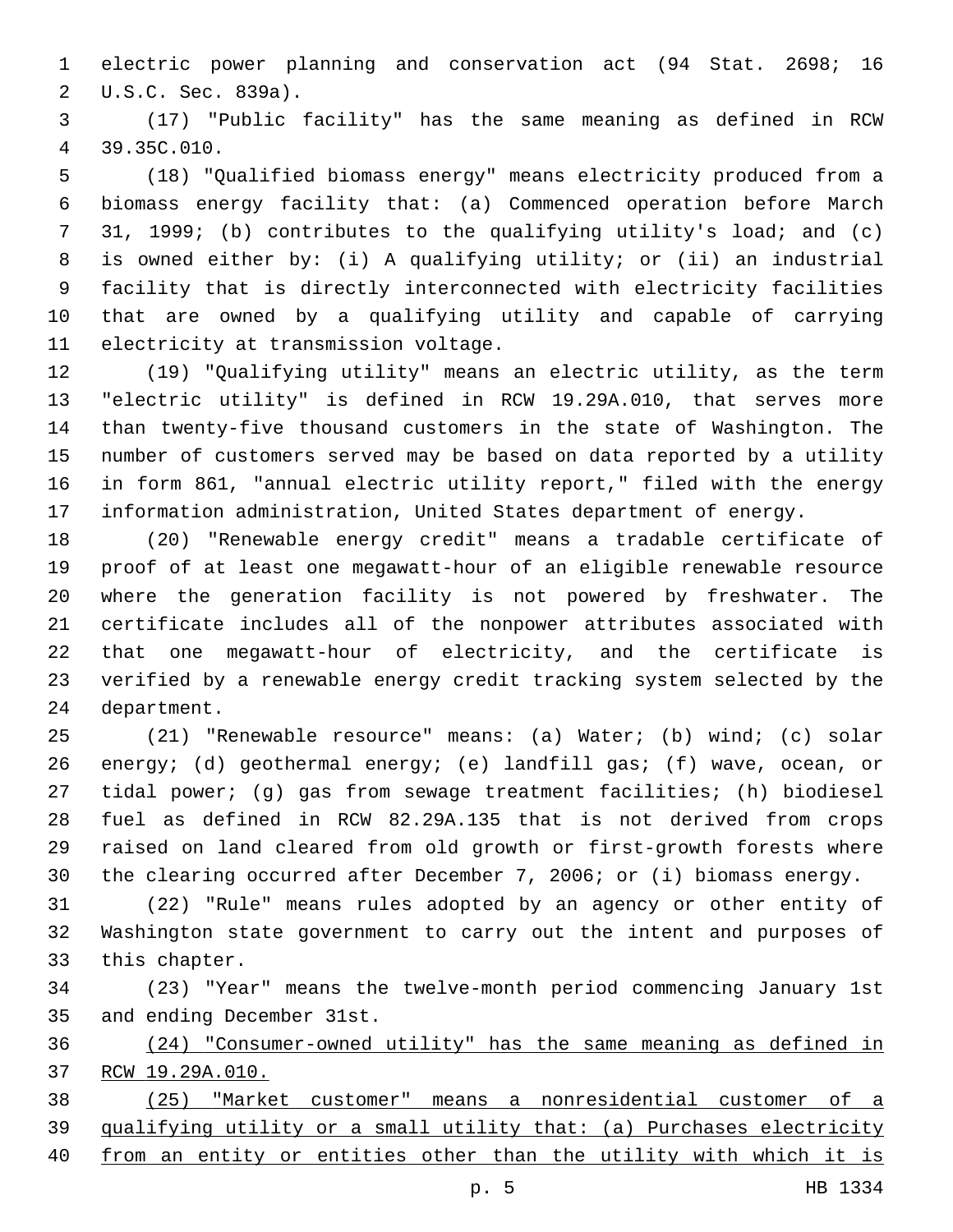directly interconnected; or (b) generates electricity to meet its own 2 needs. (26) "New energy or capacity need" means any electricity generation needed by a qualifying utility, small utility, or market customer after April 1, 2017, to meet any of the following: (a) Electricity load growth; (b) Changes in capacity needs; 8 (c) Changes in ancillary services needs; (d) Changes in reliability needs; (e) Changes in flexibility needs; (f) Needs arising due to replacing electricity generation; or (g) Needs arising due to replacing expiring electricity resource contracts. (27) "North American electric reliability corporation" means the 15 electricity reliability organization designated by the federal energy regulatory commission to ensure legal compliance with mandatory electricity reliability standards in accordance with the energy policy act of 2005 (119 Stat. 941; 16 U.S.C. Sec. 824o). (28) "Small utility" means an electric utility, as the term "electric utility" is defined in RCW 19.29A.010, that serves twenty- five thousand or fewer customers in the state of Washington. 22 (29) "Tier 1 contract" means a power sales contract between a utility and the Bonneville power administration under which the utility purchases power from the Bonneville power administration at rates established in accordance with the Bonneville power administration's tiered rate methodology. (30) "Washington share" means the portion of federal Columbia river power system generation attributable to the Washington load of hydroelectric efficiency upgrades that the Bonneville power administration provides to: (a) Each consumer-owned utility serving load located in Washington, pursuant to a contract; (b) each joint operating agency with retail utility members serving load located in Washington, pursuant to a contract; and (c) each investor-owned utility participating in the residential exchange program that serves load located in Washington.

 **Sec. 3.** RCW 19.285.040 and 2014 c 26 s 1 are each amended to read as follows:37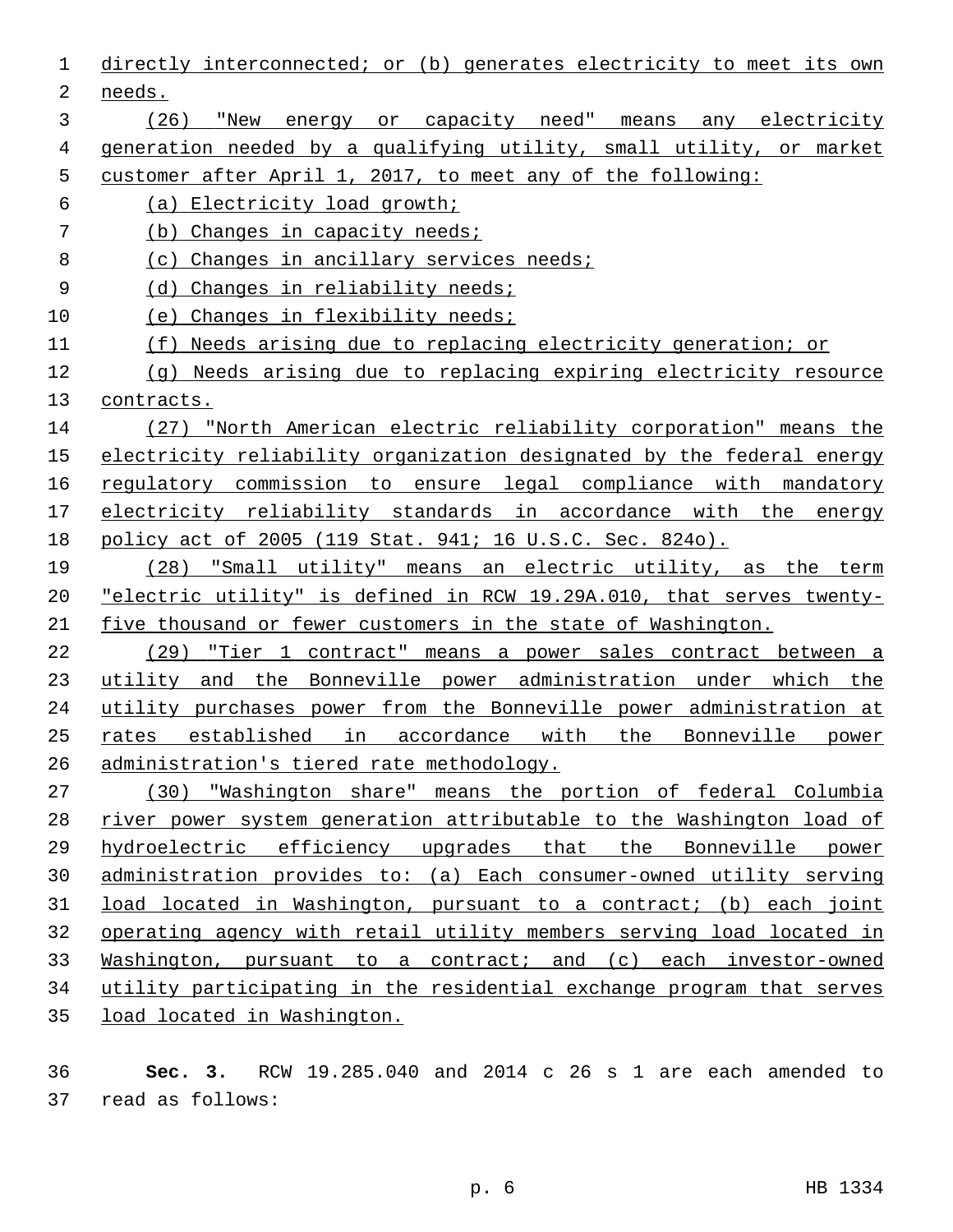(1) Each qualifying utility and each small utility shall pursue all available conservation that is cost-effective, reliable, and 3 feasible.

 (a) By January 1, 2010, using methodologies consistent with those used by the Pacific Northwest electric power and conservation planning council in the most recently published regional power plan as it existed on June 12, 2014, or a subsequent date as may be provided by the department or the commission by rule, each qualifying utility shall identify its achievable cost-effective conservation potential through 2019. Nothing in the rule adopted under this subsection precludes a qualifying utility from using its utility specific conservation measures, values, and assumptions in identifying its achievable cost-effective conservation potential. At least every two years thereafter, the qualifying utility shall review and update this assessment for the subsequent ten-year period.

 (b) By January 1, 2020, each small utility shall identify its achievable cost-effective conservation potential through 2029 in accordance with the requirements for qualifying utilities under (a) 19 of this subsection. At least every two years thereafter, the small 20 utility shall review and update this assessment for the subsequent ten-year period.

 (c) Beginning January 2010, each qualifying utility shall establish and make publicly available a biennial acquisition target for cost-effective conservation consistent with its identification of achievable opportunities in (a) of this subsection, and meet that target during the subsequent two-year period. At a minimum, each biennial target must be no lower than the qualifying utility's pro rata share for that two-year period of its cost-effective conservation potential for the subsequent ten-year period.

 (( $\leftarrow$ )) (d) Beginning January 2020, each small utility shall establish and make publicly available a biennial acquisition target for cost-effective conservation consistent with its identification of achievable opportunities in (b) of this subsection and meet that target during the subsequent two-year period. At a minimum, each biennial target must be no lower than the small utility's pro rata share for that two-year period of its cost-effective conservation potential for the subsequent ten-year period.

38  $(e)(i)$  Except as provided in  $((+e))$   $(e)(ii)$  and (iii) of this subsection, beginning on January 1, 2014, for qualifying utilities or January 1, 2020, for small utilities, cost-effective conservation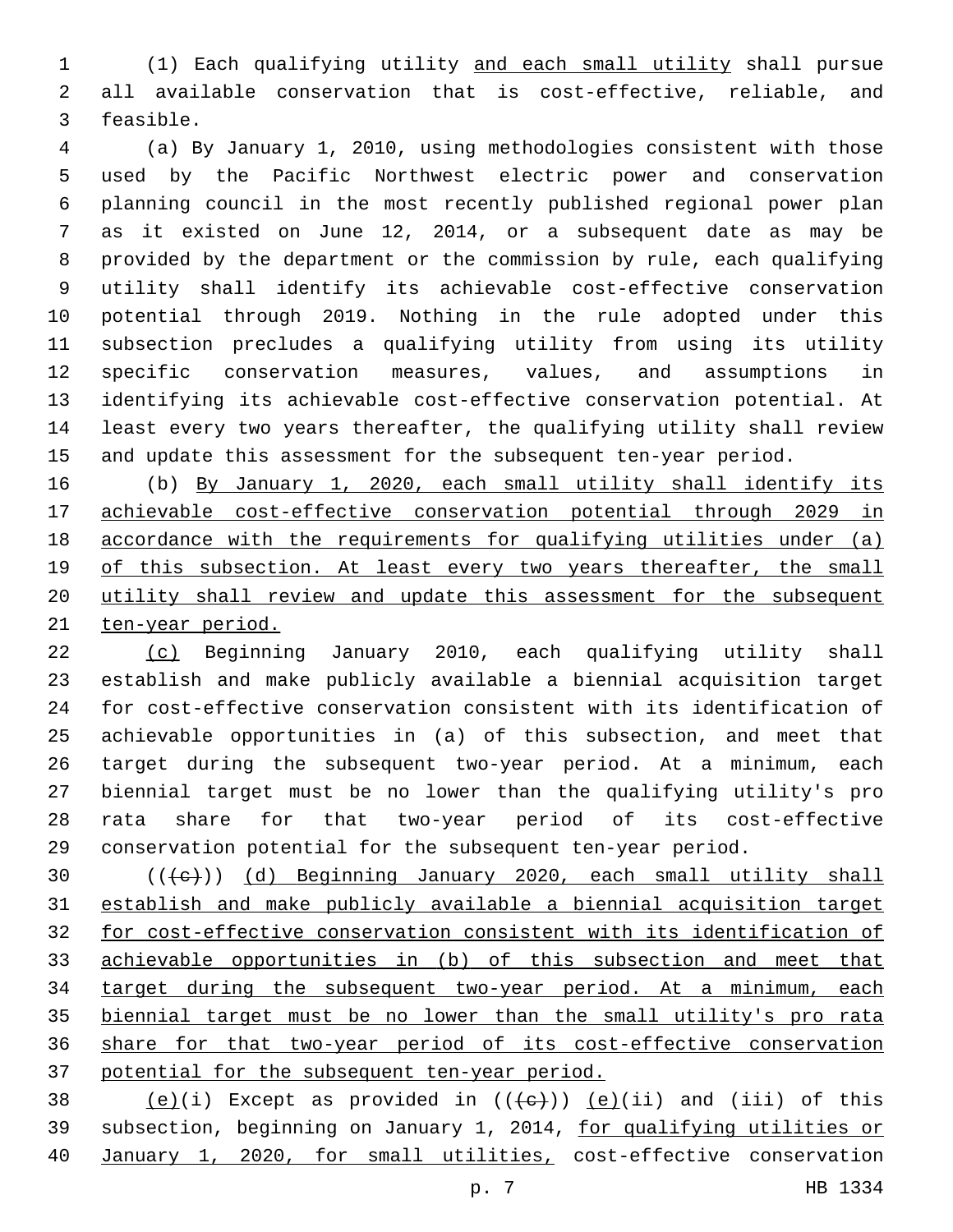1 achieved by a qualifying utility or small utility in excess of its biennial acquisition target may be used to help meet the immediately subsequent two biennial acquisition targets, such that no more than twenty percent of any biennial target may be met with excess 5 conservation savings.

 (ii) Beginning January 1, 2014, for qualifying utilities or January 1, 2020, for small utilities, a qualifying utility or a small utility may use single large facility conservation savings in excess of its biennial target to meet up to an additional five percent of the immediately subsequent two biennial acquisition targets, such that no more than twenty-five percent of any biennial target may be met with excess conservation savings allowed under all of the provisions of this section combined. For the purposes of this 14 subsection  $(1)((+e))$   $(e)(ii)$ , "single large facility conservation savings" means cost-effective conservation savings achieved in a single biennial period at the premises of a single customer of a qualifying utility whose annual electricity consumption prior to the conservation savings exceeded five average megawatts.

 (iii) Beginning January 1, 2012, and until December 31, 2017, a qualifying utility with an industrial facility located in a county with a population between ninety-five thousand and one hundred fifteen thousand that is directly interconnected with electricity facilities that are capable of carrying electricity at transmission 24 voltage( $(\tau)$ ) may use cost-effective conservation from that industrial facility in excess of its biennial acquisition target to help meet the immediately subsequent two biennial acquisition targets, such that no more than twenty-five percent of any biennial target may be met with excess conservation savings allowed under all of the 29 provisions of this section combined.

 $((+d))$   $(f)$  In meeting its conservation targets, a qualifying 31 utility or a small utility may count high-efficiency cogeneration owned and used by a retail electric customer to meet its own needs. High-efficiency cogeneration is the sequential production of electricity and useful thermal energy from a common fuel source, where, under normal operating conditions, the facility has a useful thermal energy output of no less than thirty-three percent of the total energy output. The reduction in load due to high-efficiency cogeneration shall be: (i) Calculated as the ratio of the fuel chargeable to power heat rate of the cogeneration facility compared to the heat rate on a new and clean basis of a best-commercially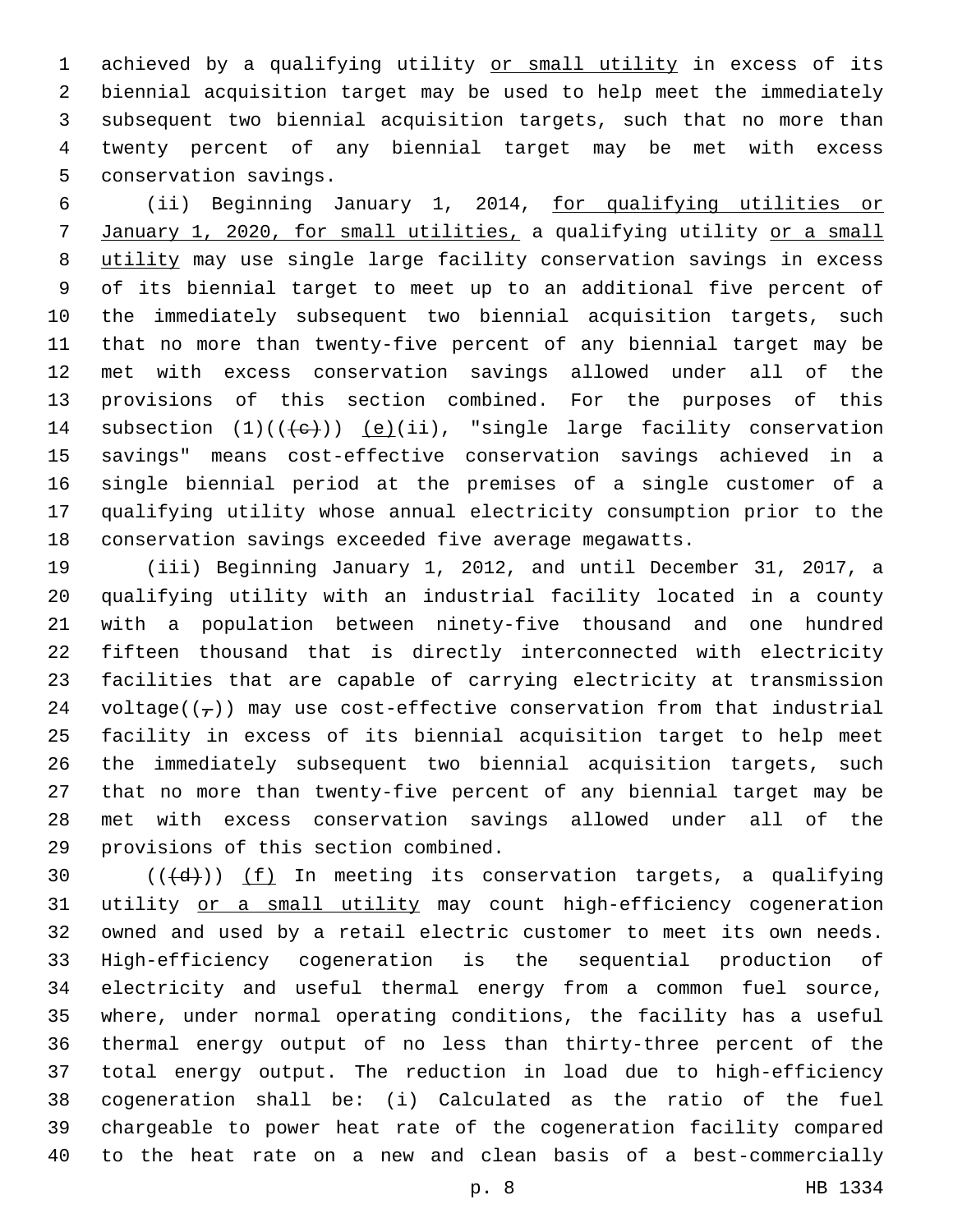available technology combined-cycle natural gas-fired combustion turbine; and (ii) counted towards meeting the biennial conservation target in the same manner as other conservation savings.

4 (((+e))) (g) Each market customer shall pay a per kilowatt-hour charge to the utility with which it is directly interconnected to help fund utility conservation programs under this section. The commission shall determine the appropriate per kilowatt-hour charge for a market customer of an investor-owned utility and the governing board shall determine the appropriate per kilowatt-hour charge for a market customer of a consumer-owned utility. The commission or the governing board shall approve a methodology for allocating conservation costs to market customers that is equitable with regard 13 to other utility customers. This methodology must consider, at a minimum, past contributions made by each market customer toward funding a utility's conservation program. Nothing in this section precludes a market customer from receiving financial or other 17 incentives for conservation acquisition from the utility with which it is directly interconnected.

 (h) The commission may determine if a conservation program implemented by an investor-owned utility is cost-effective based on 21 the commission's policies and practice.

22  $((\text{+f-})^2)$  (i) The commission may rely on its standard practice for review and approval of investor-owned utility conservation targets.

 (2)(a) Except as provided in (j) of this subsection, each qualifying utility shall use eligible renewable resources or acquire equivalent renewable energy credits, or any combination of them, to 27 meet the following annual targets:

 (i) At least three percent of its load by January 1, 2012, and 29 each year thereafter through December 31, 2015;

 (ii) At least nine percent of its load by January 1, 2016, and 31 each year thereafter through December 31, 2019; ((and))

 (iii) At least fifteen percent of its load by January 1, 2020, 33 ((and each year thereafter)); and

 (iv) Beginning January 1, 2021, and each year thereafter, at 35 least fifteen percent of its 2020 load.

 (b) A qualifying utility may count distributed generation at double the facility's electrical output if the utility: (i) Owns or has contracted for the distributed generation and the associated renewable energy credits; or (ii) has contracted to purchase the 40 associated renewable energy credits.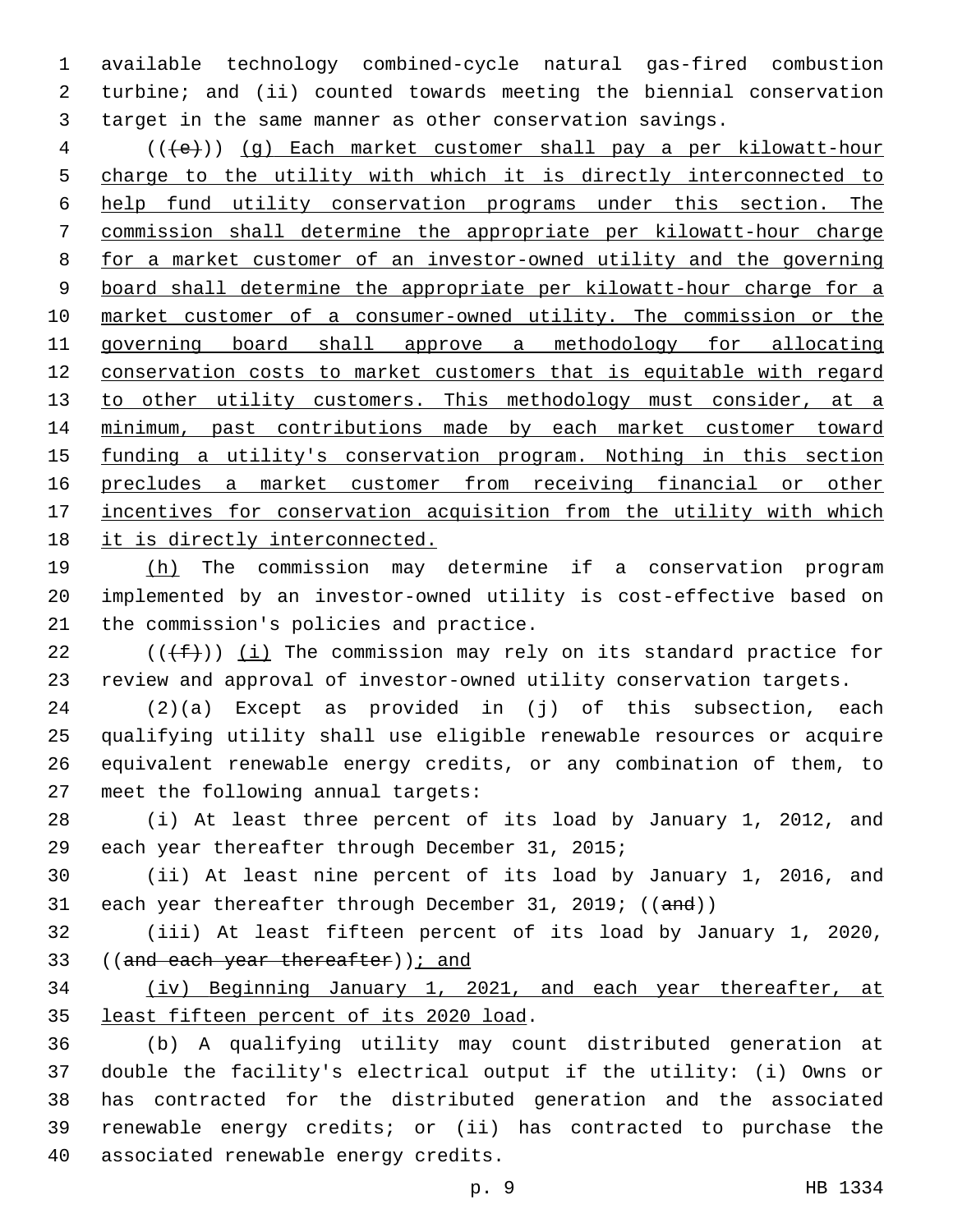(c) In meeting the annual targets in (a)(i) through (iii) of this subsection, a qualifying utility shall calculate its annual load based on the average of the utility's load for the previous two years. In meeting the annual target in (a)(iv) of this subsection, a qualifying utility shall calculate its annual load based on the average of the utility's load in the years 2019 and 2020.

 (d) A qualifying utility shall be considered in compliance with an annual target in (a) of this subsection if: (i) The utility's weather-adjusted load for the previous three years on average did not increase over that time period; (ii) after December 7, 2006, the utility did not commence or renew ownership or incremental purchases of electricity from resources other than coal transition power or renewable resources other than on a daily spot price basis and the electricity is not offset by equivalent renewable energy credits; and (iii) the utility invested at least one percent of its total annual retail revenue requirement that year on eligible renewable resources, renewable energy credits, or a combination of both.

 (e) The requirements of this section may be met for any given year with renewable energy credits produced during that year, the preceding year, or the subsequent year. Each renewable energy credit may be used only once to meet the requirements of this section.

 (f) In complying with the targets established in (a) of this subsection, a qualifying utility may not count:

 (i) Eligible renewable resources or distributed generation where the associated renewable energy credits are owned by a separate 26 entity; or

 (ii) Eligible renewable resources or renewable energy credits obtained for and used in an optional pricing program such as the 29 program established in RCW 19.29A.090.

 (g) Where fossil and combustible renewable resources are cofired in one generating unit located in the Pacific Northwest where the cofiring commenced after March 31, 1999, the unit shall be considered to produce eligible renewable resources in direct proportion to the percentage of the total heat value represented by the heat value of 35 the renewable resources.

 (h)(i) A qualifying utility that acquires an eligible renewable resource or renewable energy credit may count that acquisition at one 38 and two-tenths times its base value:

 (A) Where the eligible renewable resource comes from a facility that commenced operation after December 31, 2005; and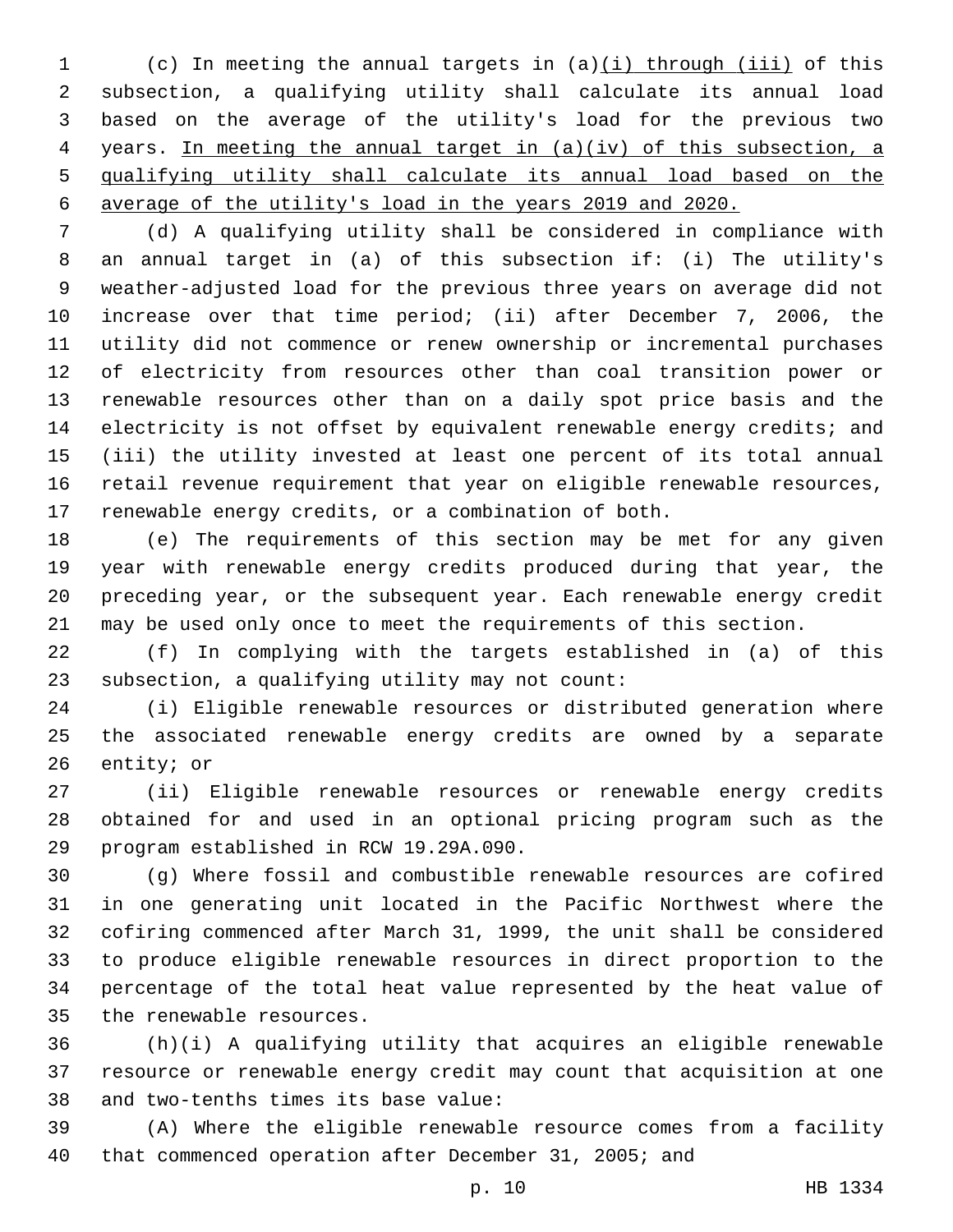(B) Where the developer of the facility used apprenticeship programs approved by the council during facility construction.

 (ii) The council shall establish minimum levels of labor hours to be met through apprenticeship programs to qualify for this extra 5 credit.

 (i) A qualifying utility shall be considered in compliance with an annual target in (a) of this subsection if events beyond the reasonable control of the utility that could not have been reasonably anticipated or ameliorated prevented it from meeting the renewable energy target. Such events include weather-related damage, mechanical failure, strikes, lockouts, and actions of a governmental authority that adversely affect the generation, transmission, or distribution of an eligible renewable resource under contract to a qualifying 14 utility.

 (j)(i) Beginning January 1, 2016, only a qualifying utility that owns or is directly interconnected to a qualified biomass energy facility may use qualified biomass energy to meet its compliance 18 obligation under this subsection.

 (ii) A qualifying utility may no longer use electricity and associated renewable energy credits from a qualified biomass energy facility if the associated industrial pulping or wood manufacturing facility ceases operation other than for purposes of maintenance or 23 upgrade.

 (k) An industrial facility that hosts a qualified biomass energy facility may only transfer or sell renewable energy credits associated with its facility to the qualifying utility with which it is directly interconnected with facilities owned by such a qualifying utility and that are capable of carrying electricity at transmission voltage. The qualifying utility may only use an amount of renewable energy credits associated with qualified biomass energy that are equivalent to the proportionate amount of its annual targets under (a)(ii) and (iii) of this subsection that was created by the load of the industrial facility. A qualifying utility that owns a qualified biomass energy facility may not transfer or sell renewable energy credits associated with qualified biomass energy to another person, 36 entity, or qualifying utility.

 (l) Beginning January 1, 2017, a qualifying utility may use eligible renewable resources as identified in RCW 19.285.030(12)(f) to meet its compliance obligations under this subsection. A qualifying utility may not transfer or sell these eligible renewable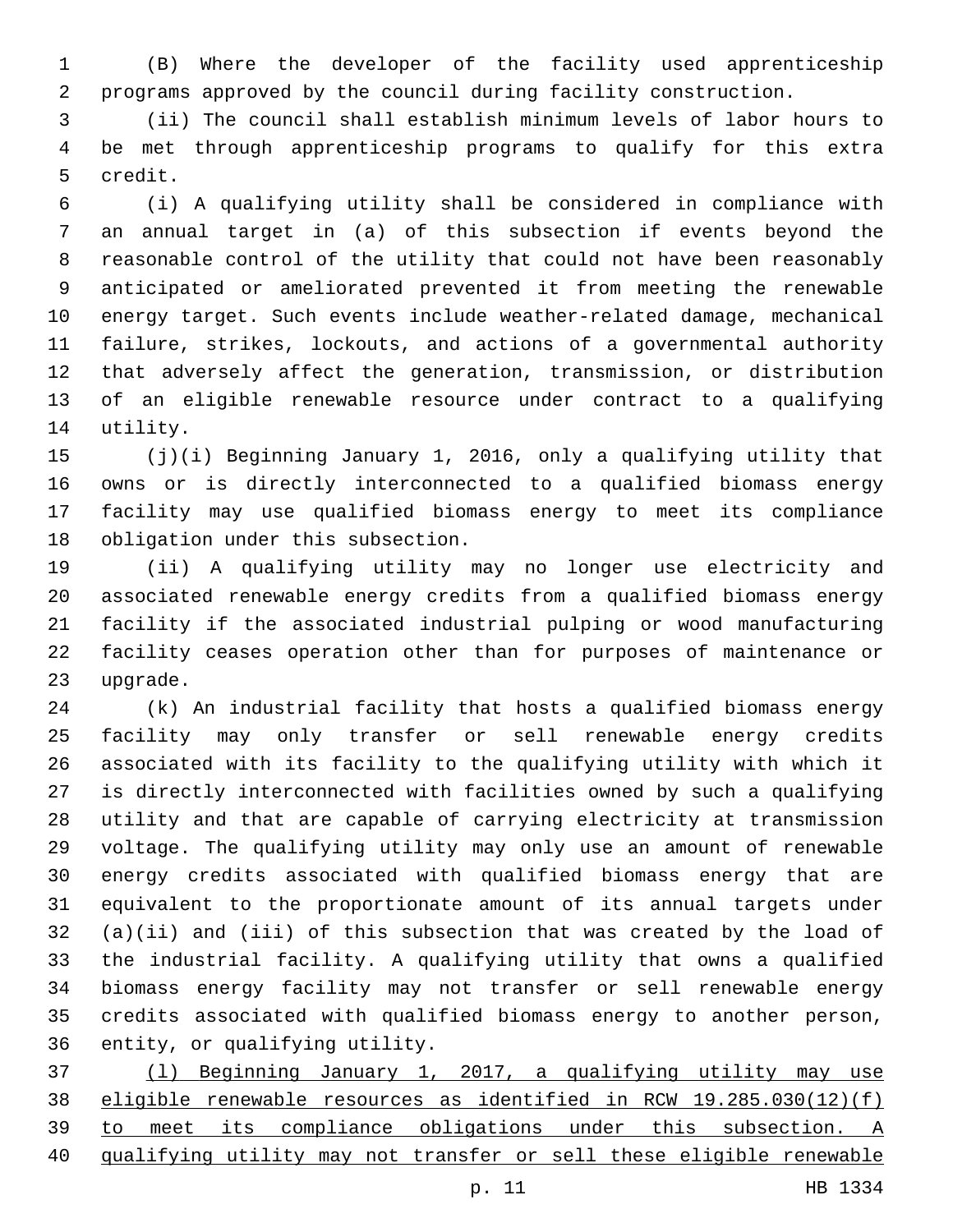resources to another utility for compliance purposes under this 2 chapter.

 (3) Utilities that become qualifying utilities after December 31, 2006, shall meet the requirements in subsection (2) of this section on a time frame comparable in length to that provided for qualifying 6 utilities as of December 7, 2006.

 NEW SECTION. **Sec. 4.** (1) Except as provided in RCW 19.285.040 or in subsection (4) of this section, each qualifying utility, small utility, and market customer may not use electricity from any of the following resources to meet any new energy or capacity needs:

11 (a) Coal-fired generation;

 (b) Hydroelectric generation that requires new diversions, new impoundments, new bypass reaches, or expansion of existing reservoirs unless the diversions, bypass reaches, or reservoir expansions are necessary for the operation of a pumped storage facility that: (i) Does not conflict with existing state or federal fish recovery plans; and (ii) complies with all local, state, and federal laws and 18 regulations;

19 (c) Natural gas-fired generation;

20 (d) Nuclear generation;

21 (e) Oil or diesel generation; or

 (f) Waste incineration, in which electricity is derived from burning solid or liquid wastes from businesses, households, 24 municipalities, or waste treatments operations.

 (2)(a) The requirements of subsection (1) of this section apply, at minimum, to: (i) Any new or increased ownership interest after April 1, 2017, in a new or existing electricity generation facility or unit; and (ii) any new or increased contractual commitment after April 1, 2017, that obligates or allows a qualifying utility, small utility, or market customer to purchase a specified amount of megawatts or megawatt-hours from an electricity generation facility or unit, or a specified percentage of an electricity generation 33 facility or unit.

 (b) A qualifying utility, small utility, or market customer may not enter into a contract for electricity generation to meet new energy or capacity needs if the contract does not specify the sources 37 or origins of the electricity generation.

 (3) Except as provided in RCW 19.285.030(15)(b), any tradable certificate of proof of a conservation or renewable resource,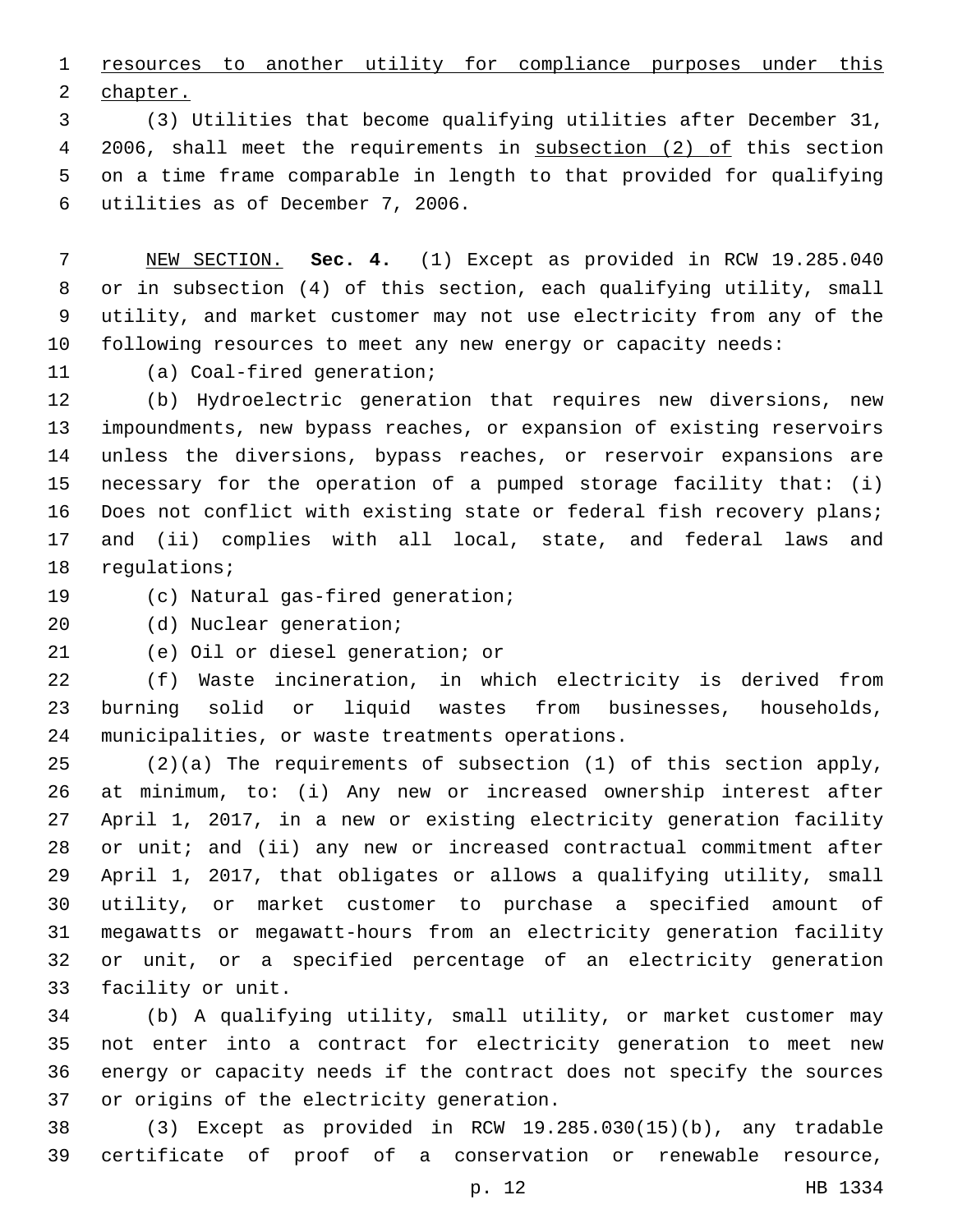including but not limited to a renewable energy credit, associated with the portion of any resource or resources used to meet new energy or capacity needs under this section must be retired for the purposes of this section and cannot be sold, transferred, used for compliance with the requirements under this chapter, or used for other purposes. A qualifying utility, small utility, or market customer may not use a tradable certificate of proof of a conservation or renewable resource, including but not limited to a renewable energy credit, to meet the requirements of this section if the associated energy or capacity has been sold, transferred, or otherwise used separately.

 (4) Nothing in this section precludes the use of any of the following resources to meet new energy or capacity needs:

 (a) A qualifying utility's or small utility's allocation of Bonneville power administration tier 1 power, pursuant to the utility's tier 1 contract with the Bonneville power administration, 16 until such a contract expires in 2028;

17 (b) Short-term spot market purchases;

 (c) Renewal or extension of contracts in effect as of the effective date of this section, where the renewal or extension does not lead to any increase in the energy or capacity provided;

21 (d) Coal transition power through 2025;

 (e) Generation resources owned as of the effective date of this section by a market customer and used by that market customer to meet its own needs, until the generation resources are at the end of the facility's useful life, are retired, or cease operations;

 (f) Generation resources owned as of the effective date of this section by a qualifying utility or small utility and used by that utility to meet the needs of its customers, until the generation resources are at the end of the facility's useful life, are retired, 30 or cease operations;

 (g) Increased megawatt-hours from a generation facility that is owned by a qualifying utility or a small utility as of the effective date of this section, where the qualifying utility or small utility uses the increased megawatt-hours to serve the utility's customers and where the utility's ownership interest in the facility does not 36 increase;

 (h) Increased megawatt-hours from a generation facility that is owned by a market customer as of the effective date of this section, where the market customer uses the increased megawatt-hours to meet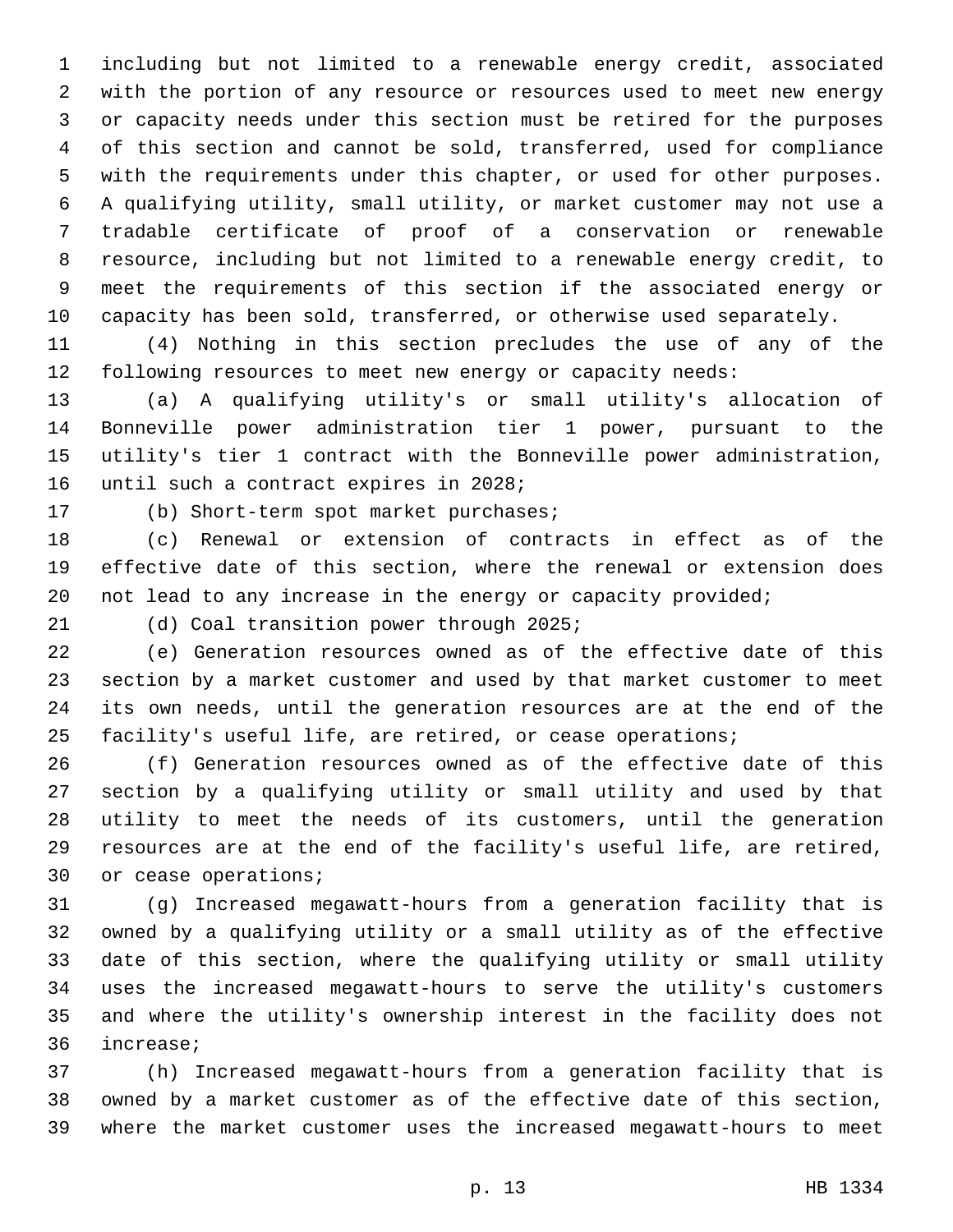its own needs and where the market customer's ownership interest in 2 the facility does not increase; and

 (i) Electricity generation that is found by the commission, in accordance with section 5 of this act, or the utility's governing board, in accordance with section 6 of this act, to be required to maintain reliable service and comply with applicable standards of the North American electric reliability corporation or its successor.

 (5) The requirements of this section do not replace or modify the requirements established under RCW 19.285.040 for a qualifying utility, small utility, or market customer. A qualifying utility, small utility, or market customer must comply with the requirements of this section in addition to the requirements imposed elsewhere in this chapter. As provided in subsection (3) of this section, the portion of any resource or resources used to meet new energy or capacity needs under this section may not be used for compliance with 16 the requirements under this chapter.

 (6) The definitions in this subsection apply throughout this section unless the context clearly requires otherwise.

 (a) "Short-term spot market purchase" means: (i) The purchase of energy on the spot market for immediate delivery; or (ii) a contract for the purchase of electricity on the spot market that is for a term 22 of one month or less.

 (b) "Spot market" means a public financial market in which electricity is bought, sold, or traded for immediate delivery.

 NEW SECTION. **Sec. 5.** (1) Upon its own motion or at the request of an investor-owned utility, the commission may open an investigation to determine whether an investor-owned utility's compliance with the requirements of section 4 of this act is likely to result in conflicts with or compromises to the investor-owned utility's obligation to comply with the mandatory and enforceable reliability standards of the North American electric reliability corporation, or compromises to the integrity of the investor-owned utility's electrical system. An investor-owned utility making a request under this subsection must submit an application to the commission that includes:

 (a) An explanation of the reliability or integrity issue and how a temporary exemption from complying with the requirements of section 4 of this act will avoid the reliability or integrity issue; and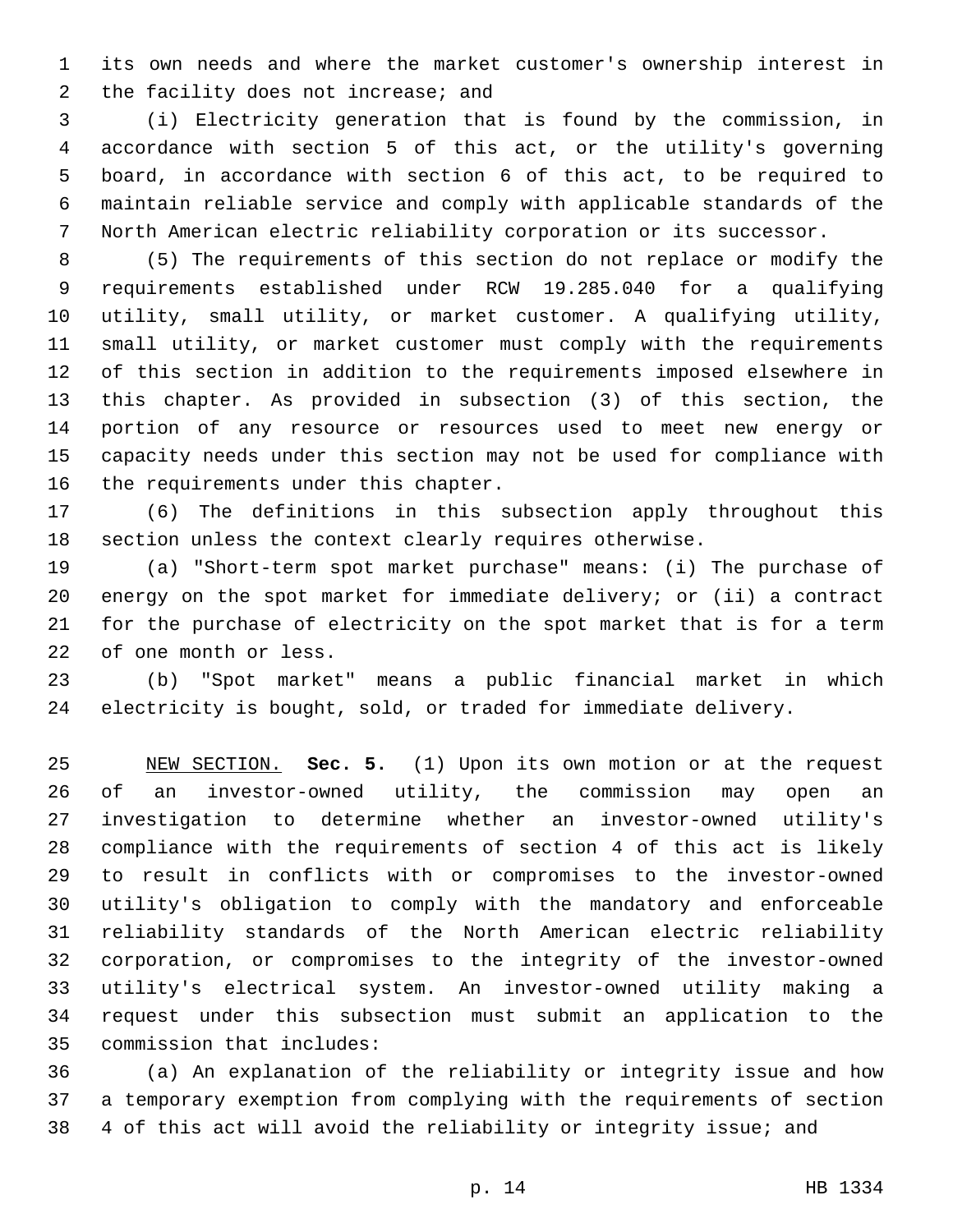(b) A plan and timeline to achieve full compliance with the 2 requirements of section 4 of this act.

 (2) In applying for a temporary exemption under this section, an investor-owned utility has the burden of demonstrating that compliance with the requirements of section 4 of this act is likely to result in:6

 (a) Conflicts with or compromises to the investor-owned utility's obligation to comply with the mandatory and enforceable reliability standards of the North American electric reliability corporation; or

 (b) Compromises to the integrity of the investor-owned utility's 11 electrical system.

 (3) After opportunity for public comment and adjudication if deemed necessary, the commission shall approve, approve with modifications, or deny the plan and timeline submitted in subsection  $(1)(b)$  of this section.

 (4) If the commission determines under this section that compliance with the requirements of section 4 of this act is likely to result in conflicts with or compromises to an investor-owned utility's obligation to comply with the mandatory and enforceable reliability standards of the North American electric reliability corporation, or compromises to the integrity of the investor-owned utility's electrical system, the commission shall issue an order:

 (a) Temporarily exempting the investor-owned utility from the requirements of section 4 of this act for an amount of time sufficient to allow the investor-owned utility to achieve full compliance with the requirements of section 4 of this act;

 (b) Allowing the investor-owned utility to meet all or a portion of its new energy or capacity needs with electricity produced by a generating facility that burns natural gas as the primary fuel source as long as the facility: (i) Is operating as of the effective date of this section; and (ii) does not exist as a result of a conversion that occurs after the effective date of this section from a different fuel source to a generation source listed in section 4(1) of this act;

 (c) Directing the investor-owned utility to file a progress report within six months after an order granting an exemption is issued, or within an amount of time determined to be reasonable by the commission, on achieving full compliance with the requirements of 39 section 4 of this act; and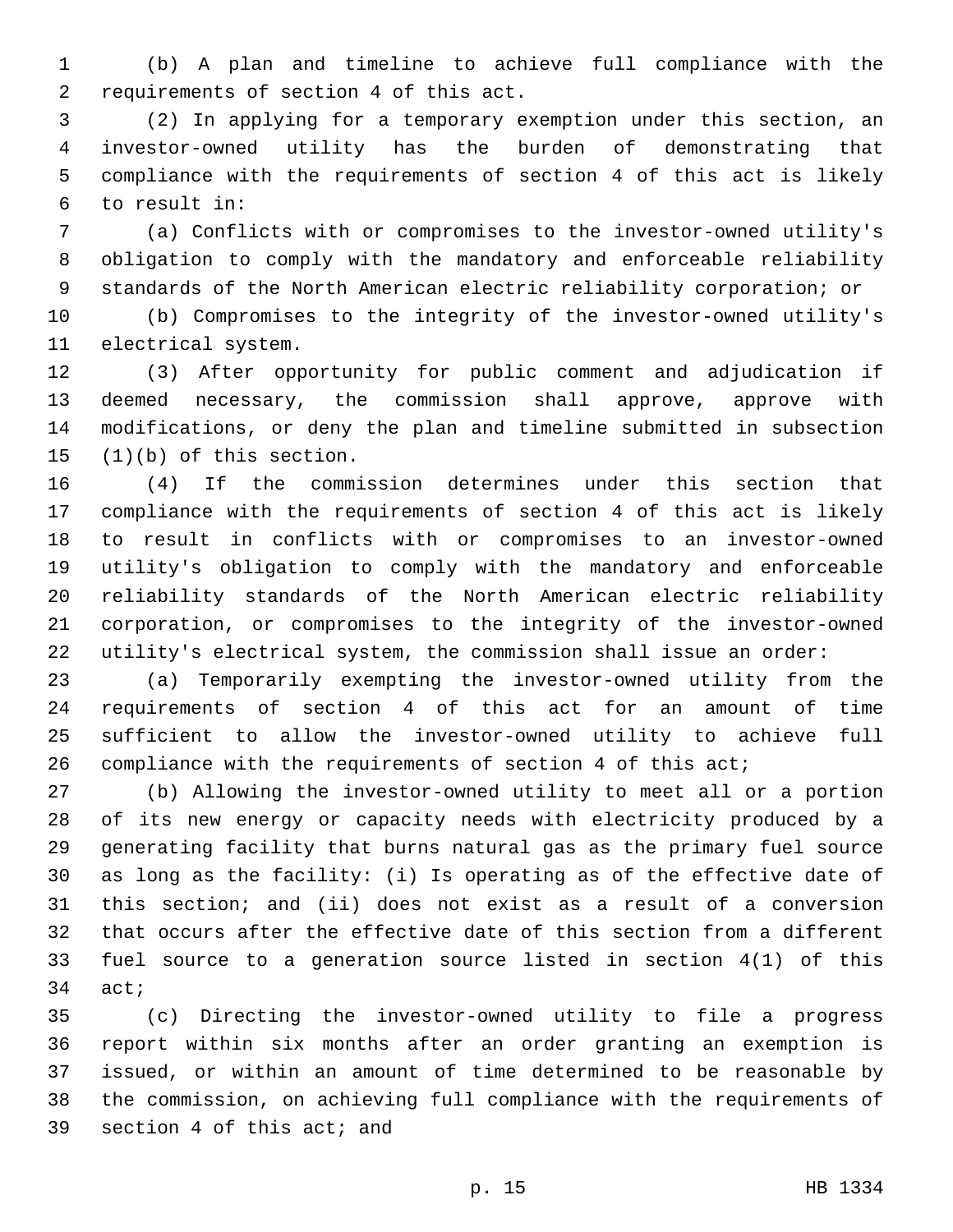(d) Directing the investor-owned utility to take specific actions to achieve full compliance with the requirements of section 4 of this 3 act.

 (5) An investor-owned utility may request an extension of a temporary exemption granted under this section and must report to the commission at least once every six months as to its progress in resolving its reliability or system integrity issues.

 (6) This section does not permanently relieve an investor-owned utility of its obligation to comply with the requirements of section 10 4 of this act.

 NEW SECTION. **Sec. 6.** (1) Upon its own motion or at the request of a consumer-owned utility, the governing board of a consumer-owned utility may open an investigation to determine whether the consumer- owned utility's compliance with the requirements of section 4 of this act is likely to result in conflicts with or compromises to the consumer-owned utility's obligation to comply with the mandatory and enforceable reliability standards of the North American electric reliability corporation, or compromises to the integrity of the consumer-owned utility's electrical system. At a minimum, the governing board must consider in one or more publicly noticed meetings:

 (a) An explanation of the reliability or integrity issue and how a temporary exemption from complying with the requirements of section 4 of this act will avoid the reliability or integrity issue; and

 (b) A plan and timeline to achieve full compliance with the 26 requirements of section 4 of this act.

 (2) After opportunity for public comment and hearings if deemed necessary, the governing board shall approve, approve with modifications, or deny the plan and timeline considered in subsection  $(1)(b)$  of this section.

 (3) If the governing board determines under this section that compliance with the requirements of section 4 of this act is likely to result in conflicts with or compromises to the consumer-owned utility's obligation to comply with the mandatory and enforceable reliability standards of the North American electric reliability corporation, or compromises to the integrity of the consumer-owned utility's electrical system, the governing board shall issue an 38 order: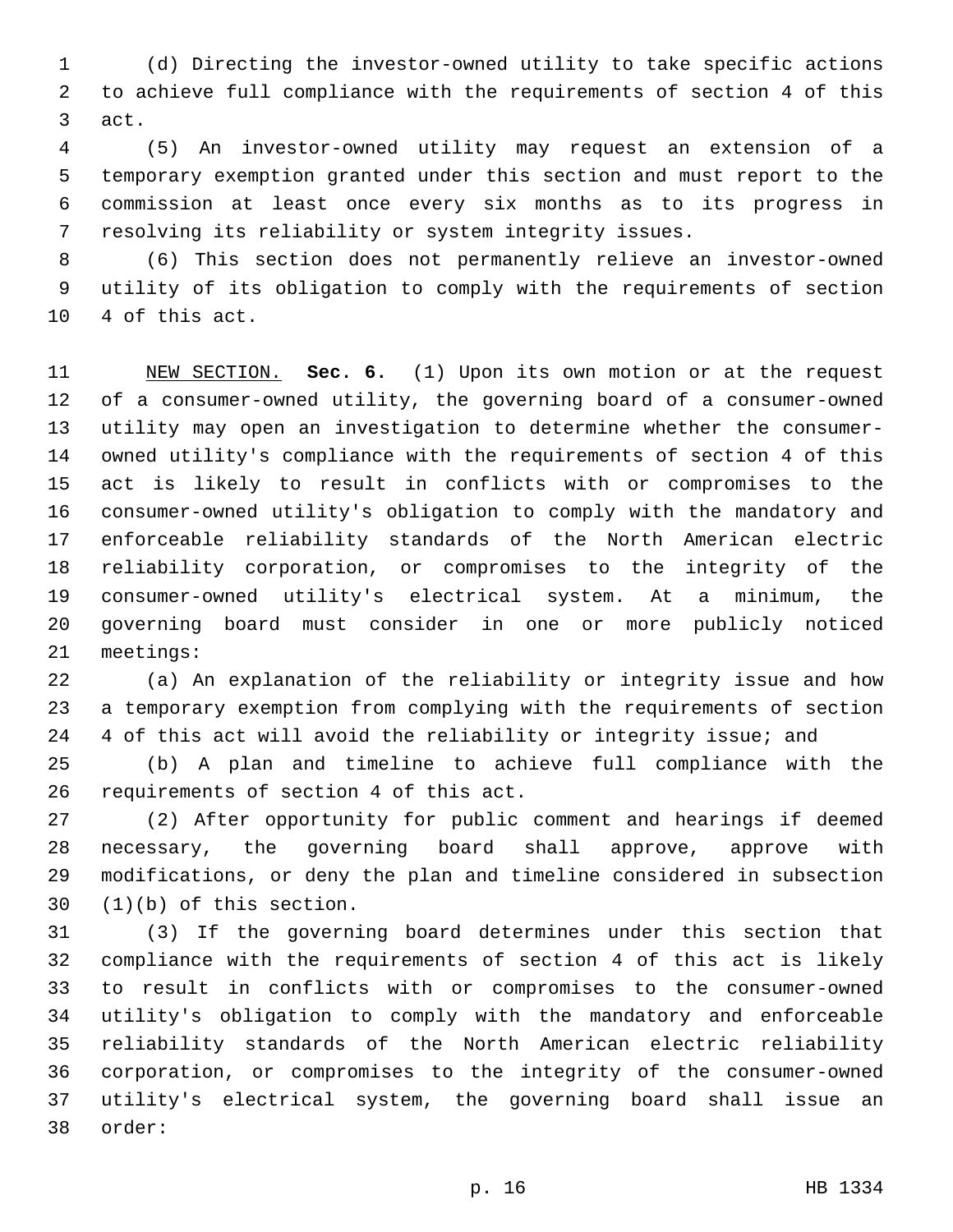(a) Temporarily exempting the consumer-owned utility from the requirements of section 4 of this act for an amount of time sufficient to allow the consumer-owned utility to achieve full compliance with the requirements of section 4 of this act;

 (b) Providing evidence to support the temporary exemption granted in (a) of this subsection;

 (c) Allowing the consumer-owned utility to meet all or a portion of its new energy or capacity needs with electricity produced by a generating facility that burns natural gas as the primary fuel source as long as the facility: (i) Is operating as of the effective date of this section; and (ii) does not exist as a result of a conversion that occurs after the effective date of this section from a different fuel source to a generation source listed in section 4(1) of this 14 act;

 (d) Directing the consumer-owned utility to file a progress report within six months after an order granting an exemption is issued on achieving full compliance with the requirements of section 18 4 of this act; and

 (e) Directing the consumer-owned utility to take specific actions to achieve full compliance with the requirements of section 4 of this 21 act.

 (4) A consumer-owned utility may request an extension of a temporary exemption granted under this section and must report to the governing board in a publicly noticed meeting at least once every six months as to its progress in resolving its reliability or system 26 integrity issues.

 (5) This section does not permanently relieve a consumer-owned utility of its obligation to comply with the requirements of section 29 4 of this act.

 **Sec. 7.** RCW 19.285.060 and 2015 c 225 s 22 are each amended to 31 read as follows:

 (1) Except as provided in subsection (2) of this section, a qualifying utility that fails to comply with the energy conservation or renewable energy targets established in RCW 19.285.040 shall pay an administrative penalty to the state of Washington in the amount of fifty dollars for each megawatt-hour of shortfall. Beginning in 2007, this penalty shall be adjusted annually according to the rate of change of the inflation indicator, gross domestic product-implicit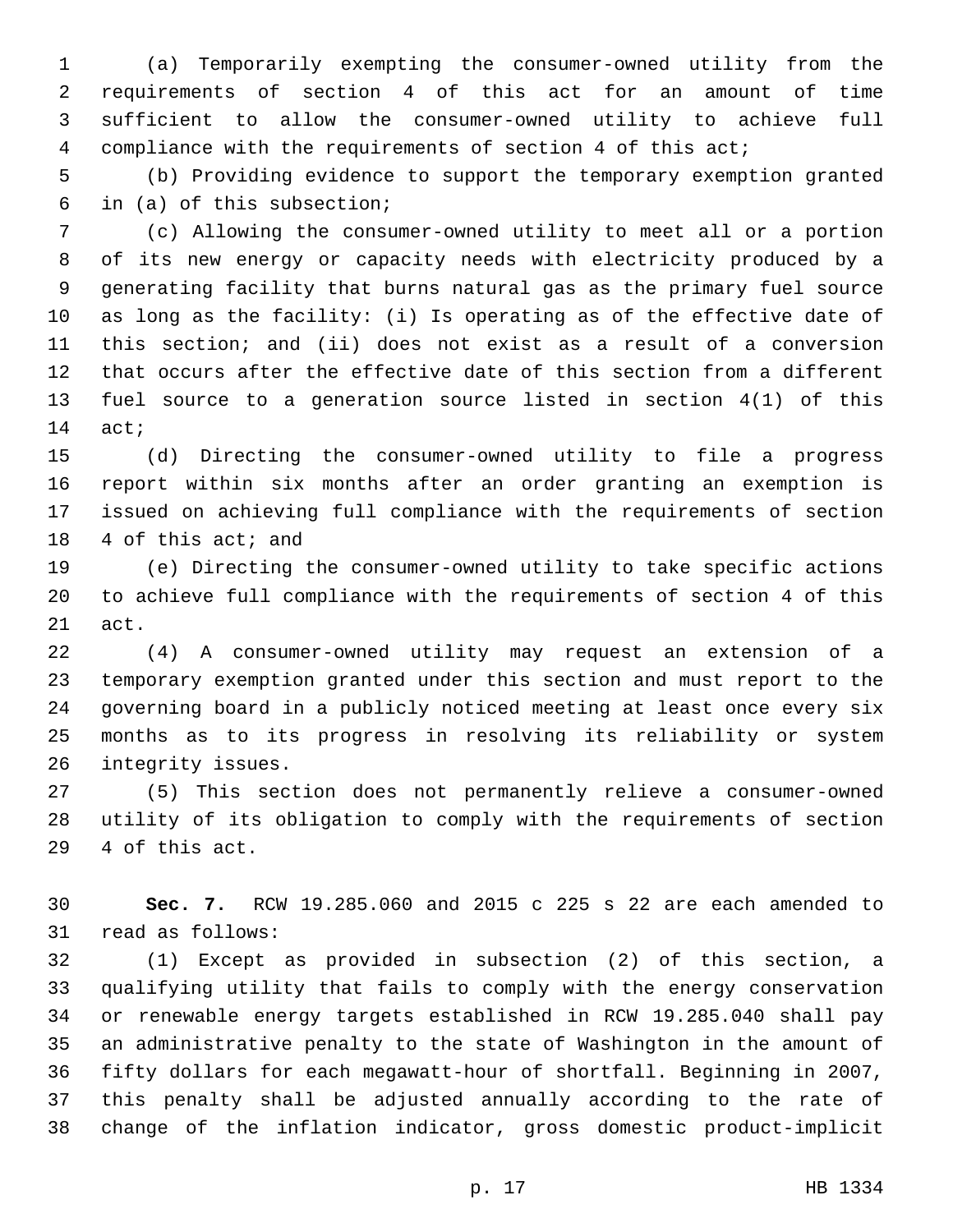price deflator, as published by the bureau of economic analysis of the United States department of commerce or its successor.

 (2) A qualifying utility that does not meet an annual renewable energy target established in RCW 19.285.040(2) is exempt from the administrative penalty in subsection (1) of this section for that year if the commission for investor-owned utilities or the auditor for all other qualifying utilities determines that the utility complied with RCW 19.285.040(2) (d) or (i) or 19.285.050(1).

 (3) A small utility that fails to comply with the energy conservation targets established in RCW 19.285.040 shall pay the administrative penalty in subsection (1) of this section.

 (4) Except as provided in subsection (5) of this section, a qualifying utility, small utility, or market customer that fails to 14 comply with the requirements regarding new energy or capacity needs established in section 4 of this act shall pay an administrative 16 penalty to the state of Washington of fifty dollars for each megawatt-hour of energy or megawatt of capacity from a generation resource listed in section 4(1) of this act that was used to meet new 19 energy or capacity needs. This penalty shall be adjusted annually according to the rate of change of the inflation indicator, gross domestic product-implicit price deflator, as published by the bureau of economic analysis of the United States department of commerce or its successor.

 (5) A qualifying utility or a small utility that does not meet the requirements established in section 4 of this act is exempt from the administrative penalty in subsection (4) of this section for that year if the commission, in the case of an investor-owned utility, or the auditor, in the case of a consumer-owned utility, determines that the utility complied with section 5 or 6 of this act, as applicable. In determining compliance with section 5 or 6 of this act, the commission or the auditor, as applicable, shall consider the efforts undertaken by the utility to comply with the requirements established in section 4 of this act, including the duration of time during which the utility was not in compliance with section 4 of this act.

 (6) A qualifying utility or small utility must notify its retail electric customers in published form within three months of incurring a penalty regarding the size of the penalty and the reason it was incurred.38

39  $((+4))$  (7) The commission shall determine if an investor-owned utility may recover the cost of this administrative penalty in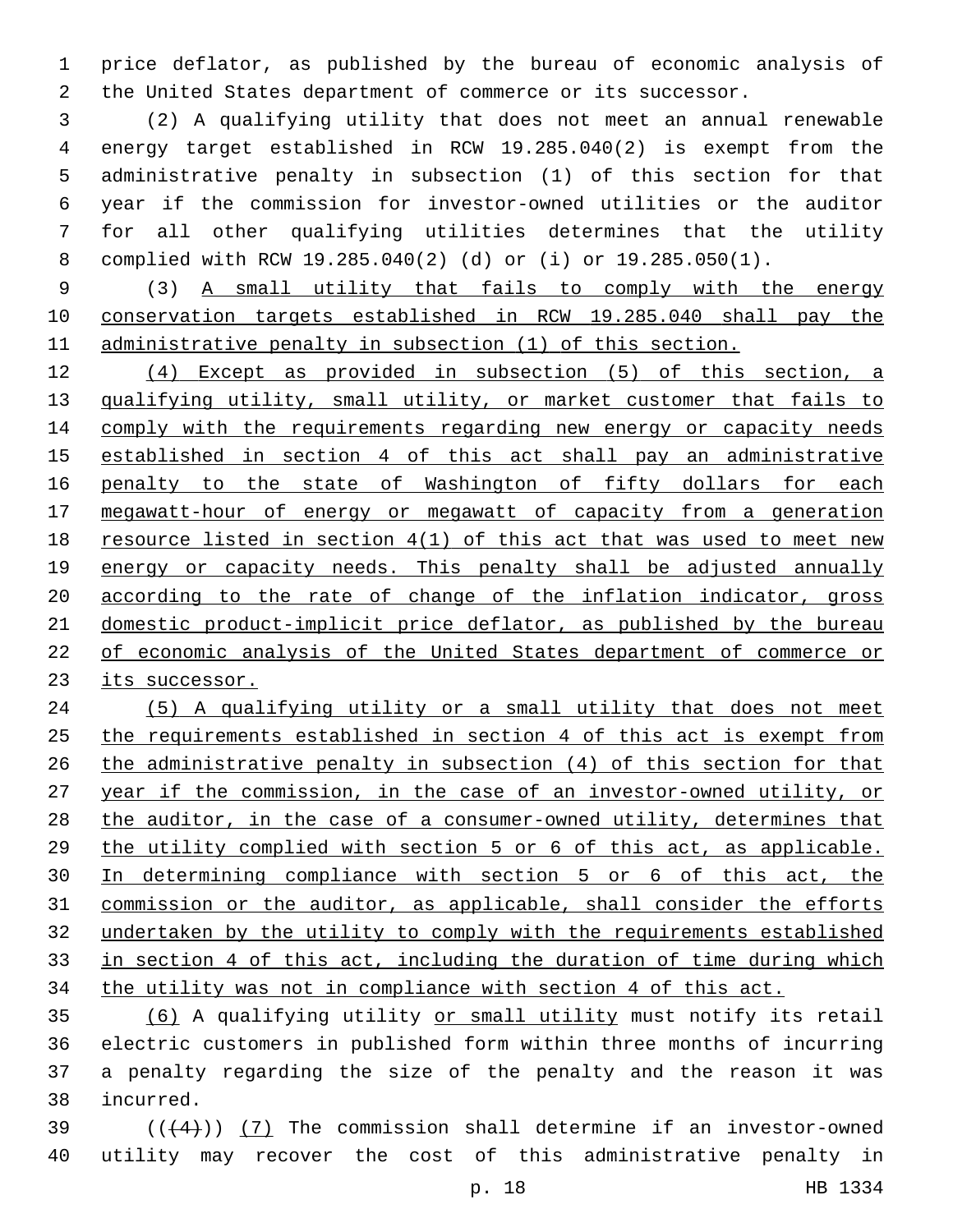electric rates, and may consider providing positive incentives for an investor-owned utility to exceed the targets established in RCW 19.285.040.3

 ( $(\overline{\smash{+5}})$ ) (8) Administrative penalties collected under this chapter shall be deposited into the energy independence act special account which is hereby created. All receipts from administrative penalties collected under this chapter must be deposited into the account. Expenditures from the account may be used only for the purchase of renewable energy credits or for energy conservation projects at public facilities, local government facilities, community colleges, or state universities. The state shall own and retire any renewable energy credits purchased using moneys from the account. Only the director of enterprise services or the director's designee may authorize expenditures from the account. The account is subject to allotment procedures under chapter 43.88 RCW, but an appropriation is 16 not required for expenditures.

 $((+6))$   $(9)$  For ((a qualifying utility that is)) an investor- owned utility, the commission shall determine compliance with the provisions of this chapter and assess penalties for noncompliance as 20 provided in subsection (1) of this section.

 $(1)$  ( $(1)$ ) (10) For ((qualifying utilities that are not investor-22 owned utilities)) a consumer-owned utility, the auditor is responsible for auditing compliance with this chapter and rules adopted under this chapter that apply to those utilities and the attorney general is responsible for enforcing that compliance.

 (11) For a market customer, the attorney general is responsible 27 for enforcing compliance with this chapter, except that the commission is responsible for enforcing compliance with RCW 19.285.040 for a market customer of an investor-owned utility.

 **Sec. 8.** RCW 19.285.070 and 2007 c 1 s 7 are each amended to read 31 as follows:

 (1) On or before June 1, 2012, and annually thereafter, each qualifying utility shall report to the department on its progress in the preceding year in meeting the targets established in RCW 19.285.040, including expected electricity savings from the biennial conservation target, expenditures on conservation, actual electricity savings results, market customers' aggregated conservation expenditures and savings if applicable, the utility's annual load for the prior two years, the amount of megawatt-hours needed to meet the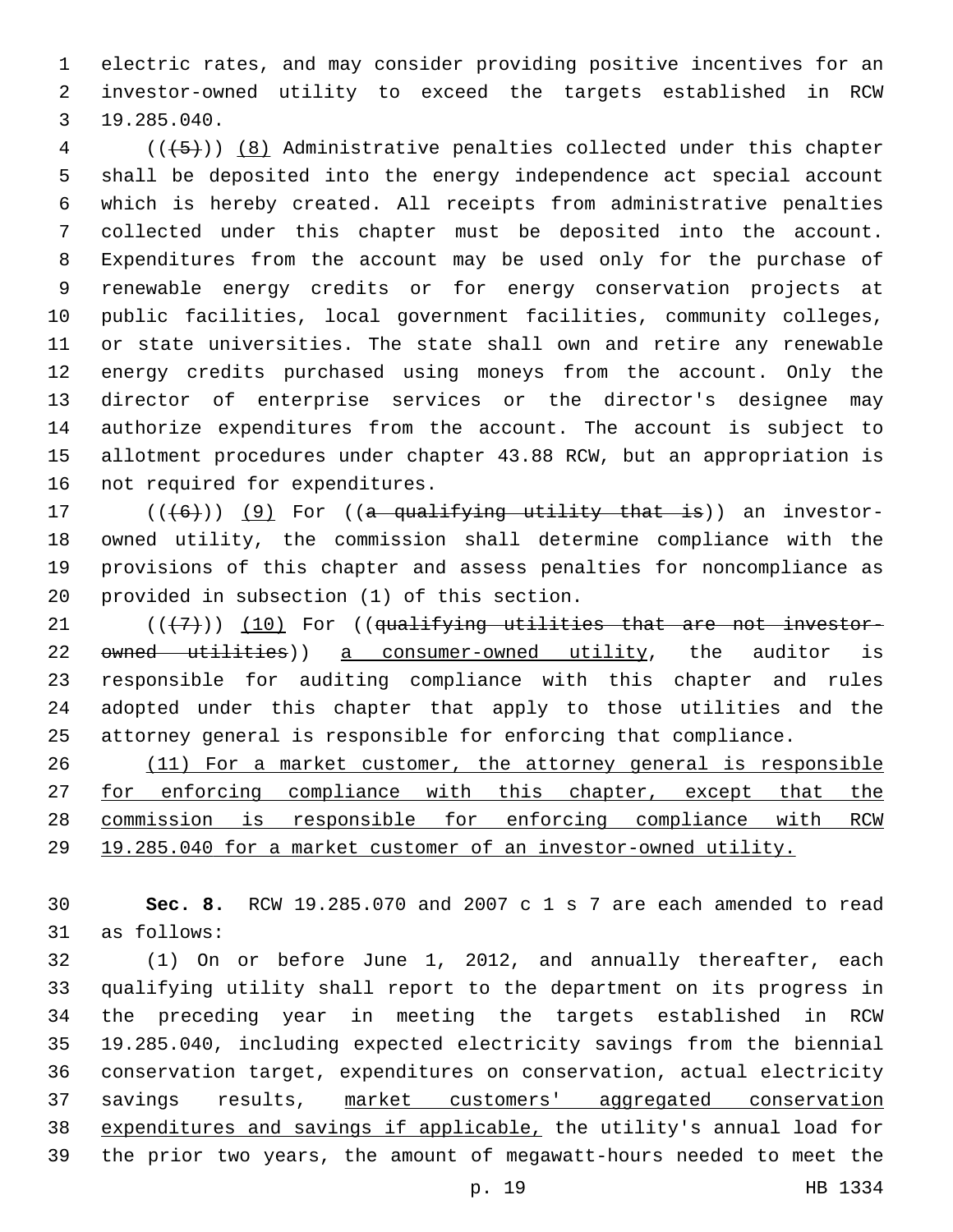annual renewable energy target, the amount of megawatt-hours of each type of eligible renewable resource acquired, the type and amount of renewable energy credits acquired, and the percent of its total annual retail revenue requirement invested in the incremental cost of eligible renewable resources and the cost of renewable energy credits. For each year that a qualifying utility elects to demonstrate alternative compliance under RCW 19.285.040(2) (d) or (i) or 19.285.050(1), it must include in its annual report relevant data to demonstrate that it met the criteria in that section. A qualifying utility may submit its report to the department in conjunction with 11 its annual obligations in chapter 19.29A RCW.

 (2) ((A qualifying utility that is an)) On or before June 1, 2022, and annually thereafter, each small utility shall report to the department on its progress in the preceding year in meeting the conservation targets established in RCW 19.285.040, including expected electricity savings from the biennial conservation target, expenditures on conservation, actual electricity savings results, and if applicable, market customers' aggregated conservation expenditures and savings.

 (3) On or before June 1, 2018, and annually thereafter, each qualifying utility, small utility, and market customer shall report 22 to the department on the electricity sources used to meet any new 23 energy or capacity needs in accordance with section 4 of this act, including but not limited to the amount of megawatt-hours or megawatts needed, and the amount of megawatt-hours of each type of resource acquired, including those resources exempted from compliance under section 4(4) of this act. For each year that a qualifying utility or small utility requests or uses a temporary exemption under section 5 or 6 of this act, the utility must include in its annual report relevant data to demonstrate that it met the criteria for exemption.

 (4) Each investor-owned utility shall also report all information required in subsections (1) through (3) of this section to the 34 commission, and ((all other qualifying utilities)) each consumer-35 owned utility shall also make all information required in subsections (1) through (3) of this section available to the auditor.

 ( $(\overline{3}$  A)) (5) Each qualifying utility and each small utility shall also make reports required in this section available to its 39 customers.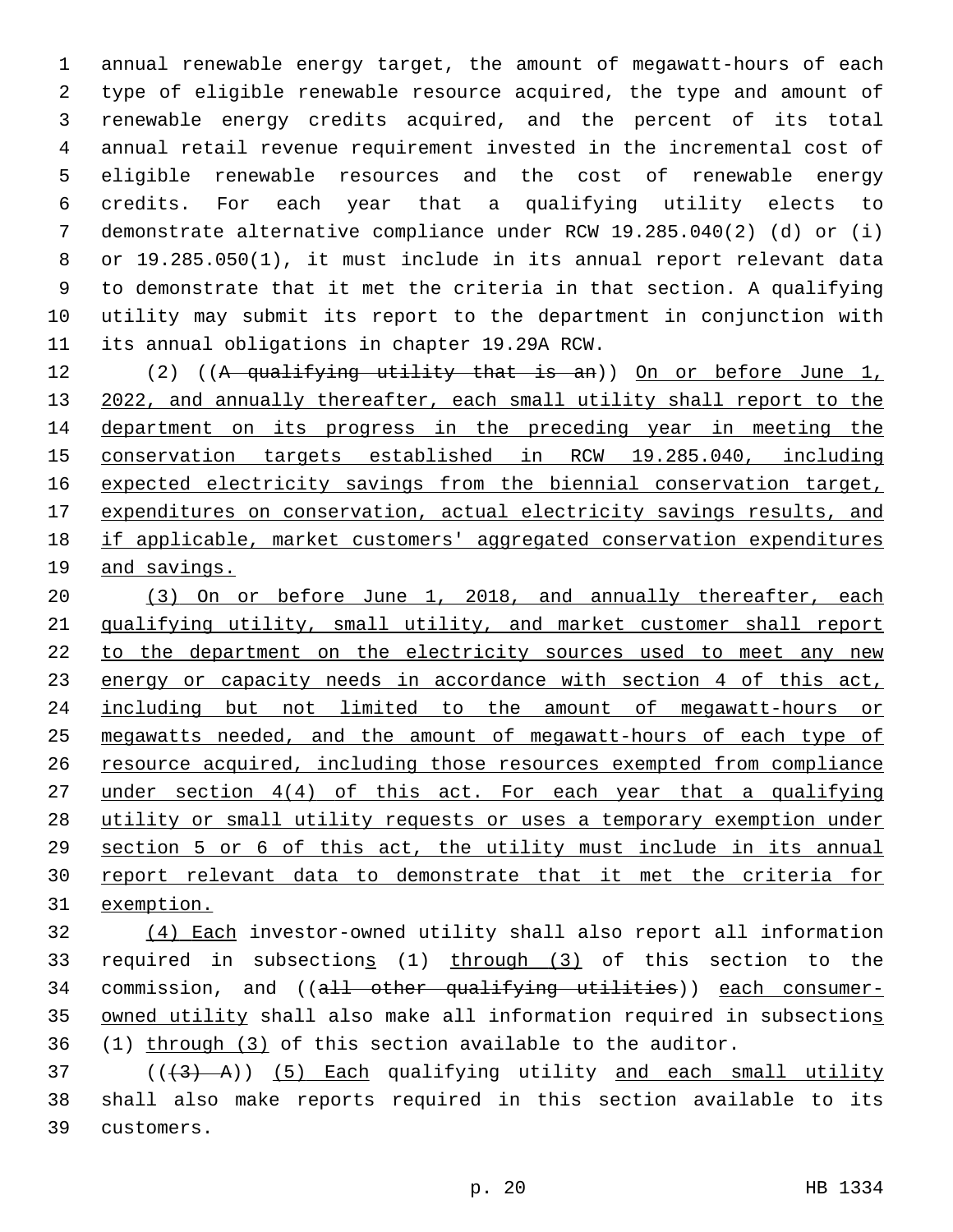(6) Each market customer shall make all information required in

subsection (3) of this section available to the attorney general.

 **Sec. 9.** RCW 19.285.080 and 2007 c 1 s 8 are each amended to read 4 as follows:

 (1) The commission may adopt rules to ensure the proper implementation and enforcement of this chapter as it applies to investor-owned utilities.7

 (2) The department shall adopt rules concerning only process, timelines, and documentation to ensure the proper implementation of 10 this chapter as it applies to ((qualifying utilities that are not 11 investor-owned)) consumer-owned utilities. Those rules include, but are not limited to, rules associated with a qualifying utility's 13 development of conservation targets under RCW 19.285.040(1); a small utility's development of conservation targets under RCW 19.285.040; a qualifying utility's decision to pursue alternative compliance in RCW 19.285.040(2) (d) or (i) or 19.285.050(1); a consumer-owned utility's decision under section 6 of this act to pursue a temporary exemption 18 from section 4 of this act; and the format and content of reports required in RCW 19.285.070. Nothing in this subsection may be 20 construed to restrict the rate-making authority of the commission, a 21 qualifying utility, or a ((qualifying)) small utility as otherwise 22 provided by law.

 (3) The department shall adopt rules to ensure proper implementation of this chapter as it applies to market customers. The rules must include, but are not limited to, rules associated with a market customer's acquisition of resources in accordance with section 27 4 of this act and the format and content of reports required in RCW 19.285.070.

 (4) The commission and department may coordinate in developing rules related to process, timelines, and documentation that are 31 necessary for implementation of this chapter.

 (( $(4)$ )) (5) Pursuant to the administrative procedure act, chapter 34.05 RCW, rules needed for the implementation of this chapter must be adopted by December 31, 2007. These rules may be revised as needed to carry out the intent and purposes of this chapter.